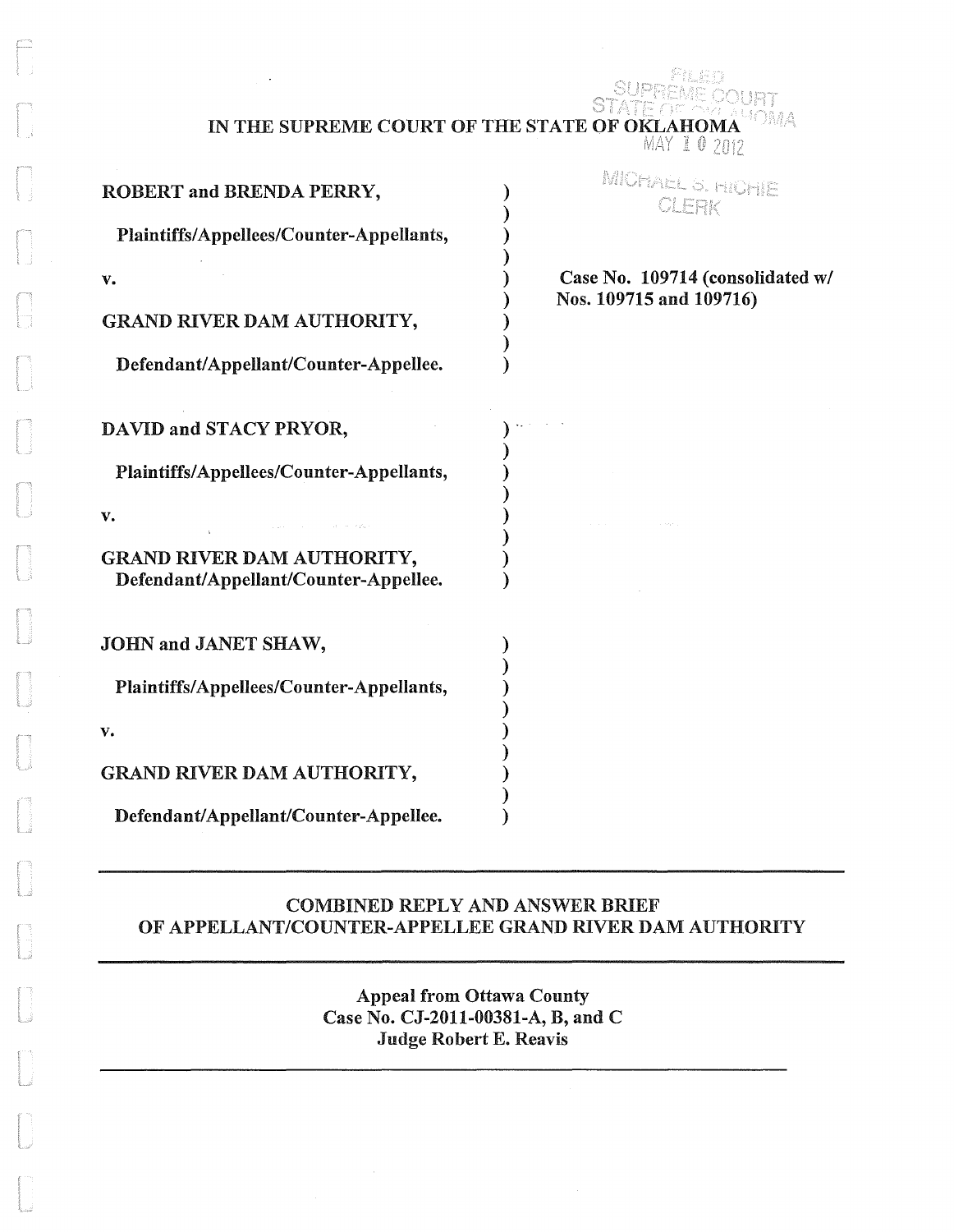Joseph R. Farris, OBA #2835 Belinda Aguilar, OBA #20448 Millicent L. Hughes, OBA #21228 FELDMAN, FRANDEN, WOODARD & FARRIS MURRAH, P.C. Williams Plaza, Tower Two Two West Second Street, Suite 900 Tulsa, Oklahoma 74103  $(918) 583 - 7129 -$ telephone  $(918)$  584-3814 - fax

-and-

Phil R. Richards, OBA #10457 Randy Lewin, OBA #16518 Whitney R. Mauldin, OBA #22228 RICHARDS & CONNOR Park Centre, 12th Floor 525 S. Main St., Suite 1200 Tulsa, Oklahoma 74103 (918) 585-2394 - telephone  $(918)$  585-1449 - fax

*Attorneys for Appellant/Counter-Appellee Grand River Dam Authority*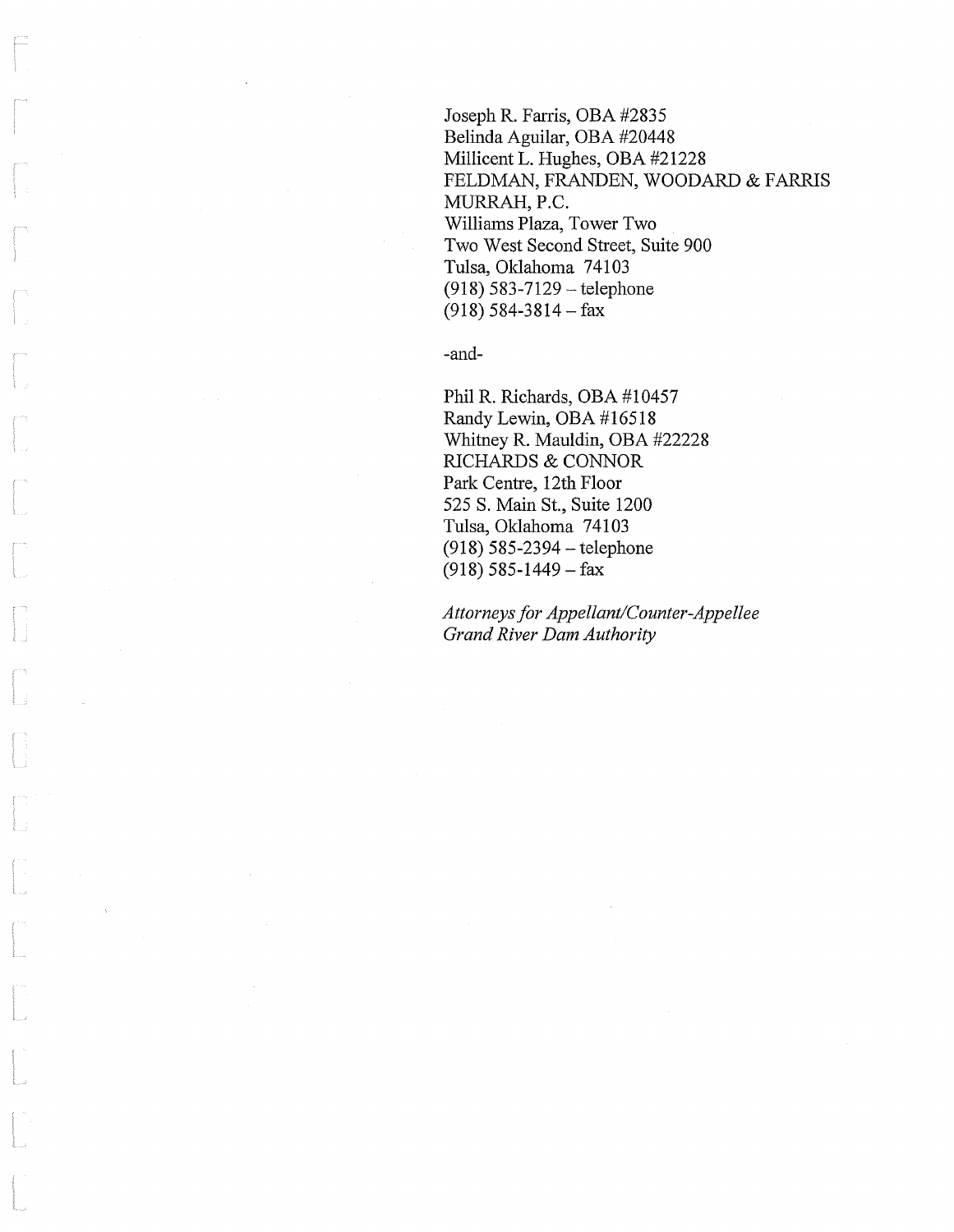| I. THE TRIAL COURT ERRED IN AWARDING PLAINTIFFS DAMAGES FOR<br>DIMINISHED VALUE, BECAUSE NO TAKINGS BY GRDA OCCURRED.      |
|----------------------------------------------------------------------------------------------------------------------------|
| II. ALTERNATIVELY, IF TAKINGS OCCURRED, THE TRIAL COURT ERRED IN<br>DETERMINING THE TIME AND THE NATURE OF THE TAKINGS. 3  |
| III. THE TRIAL COURT ERRED IN AWARDING PLAINTIFFS ADDITIONAL<br>DAMAGES FOR CLEANING AND REPAIRING THEIR PROPERTY, BECAUSE |
| IV. IT WOULD BE BENEFICIAL FOR THIS COURT TO INSTRUCT TRIAL<br><b>COURTS AS TO THE PROCEDURE TO BE FOLLOWED IN INVERSE</b> |
|                                                                                                                            |
| I. THE TRIAL COURT PROPERLY FOUND THAT PLAINTIFFS' ADDITIONAL                                                              |
|                                                                                                                            |

# INDEX

 $\begin{tabular}{|c|c|} \hline \quad \quad & \quad \quad & \quad \quad \\ \hline \quad \quad & \quad \quad & \quad \quad \\ \hline \quad \quad & \quad \quad & \quad \quad \\ \hline \quad \quad & \quad \quad & \quad \quad \\ \hline \quad \quad & \quad \quad & \quad \quad \\ \hline \end{tabular}$ 

 $\begin{bmatrix} \phantom{-} \\ \phantom{-} \\ \phantom{-} \\ \phantom{-} \end{bmatrix}$ 

 $\begin{bmatrix} 1 & 1 \\ 1 & 1 \\ 1 & 1 \end{bmatrix}$ 

 $\begin{bmatrix} 1 & 1 \\ 1 & 1 \\ 1 & 1 \end{bmatrix}$ 

 $\int_{\mathbb{R}^d}$ 

 $\begin{bmatrix} 1 \\ 1 \\ 0 \end{bmatrix}$ 

i<br>Tanzania<br>Tanzania

 $\begin{bmatrix} 1 & 0 & 0 \\ 0 & 0 & 0 \\ 0 & 0 & 0 \\ 0 & 0 & 0 \\ 0 & 0 & 0 \\ 0 & 0 & 0 \\ 0 & 0 & 0 \\ 0 & 0 & 0 \\ 0 & 0 & 0 \\ 0 & 0 & 0 \\ 0 & 0 & 0 \\ 0 & 0 & 0 \\ 0 & 0 & 0 \\ 0 & 0 & 0 \\ 0 & 0 & 0 \\ 0 & 0 & 0 & 0 \\ 0 & 0 & 0 & 0 \\ 0 & 0 & 0 & 0 \\ 0 & 0 & 0 & 0 \\ 0 & 0 & 0 & 0 \\ 0 & 0 & 0 & 0 & 0 \\ 0 &$ 

L

 $\mathbb{F}^2$ t

 $\begin{bmatrix} 1 & 1 \\ 1 & 1 \\ 1 & 1 \end{bmatrix}$ 

 $\begin{bmatrix} 1 & 1 \\ 1 & 1 \\ 1 & 1 \end{bmatrix}$ 

f. " L

f L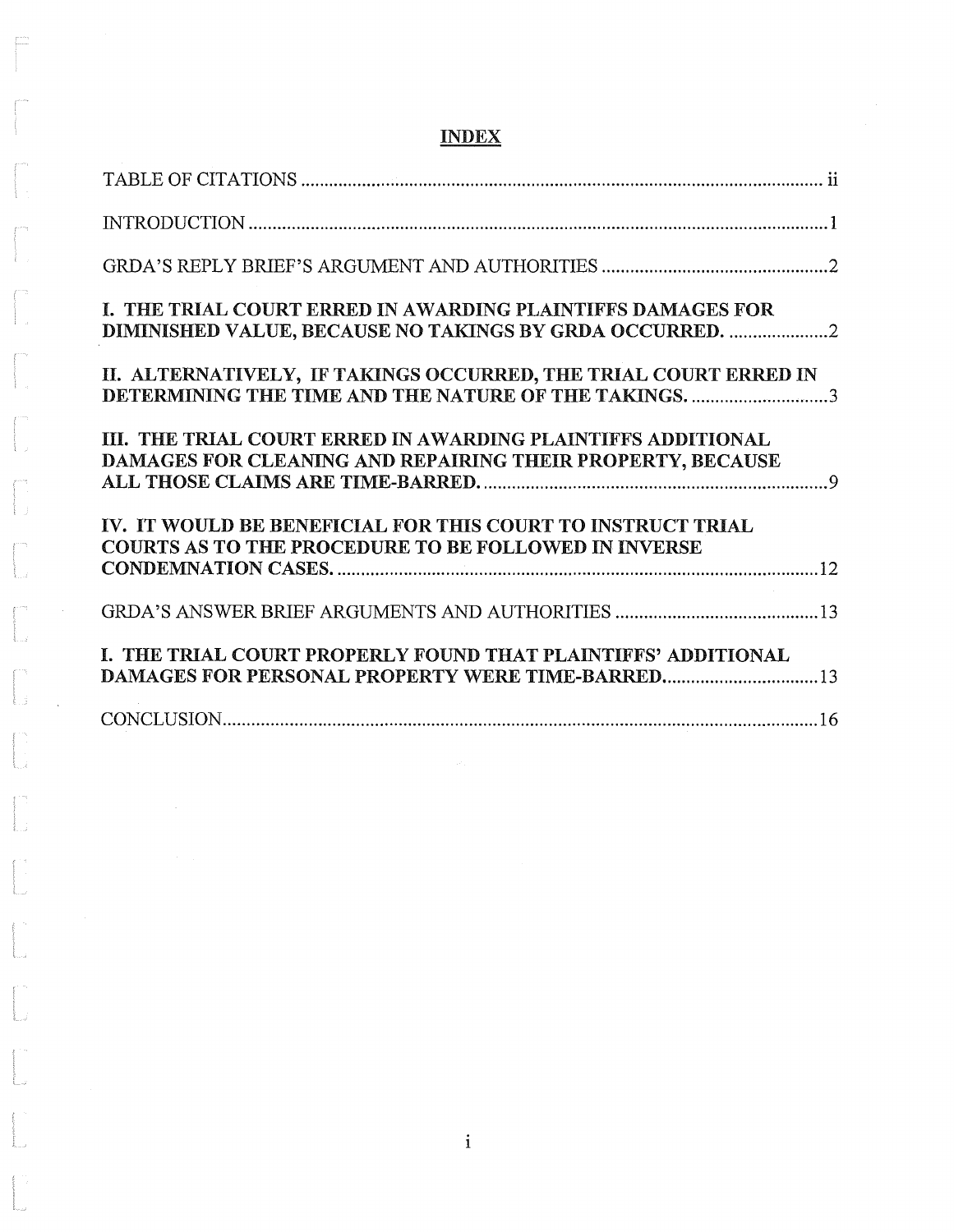### TABLE OF CITATIONS

## Constitutional Provisions and Statutes

 $\bar{z}$ 

### Cases

 $\Box$ 

j.

| City of Tulsa v. Mingo School District No. 16, 1976 OK CIV APP 27, 559 P.2d 487  11-12 |
|----------------------------------------------------------------------------------------|
| Curtis v. Board of Education of Sayre Public Schools, 1995 OK 119, 914 P.2d 65615      |
|                                                                                        |
|                                                                                        |
|                                                                                        |
|                                                                                        |
|                                                                                        |
|                                                                                        |
|                                                                                        |
| Material Service Corp. v. Rogers County Board of Commissioners, 2012 OK CIV APP 17,    |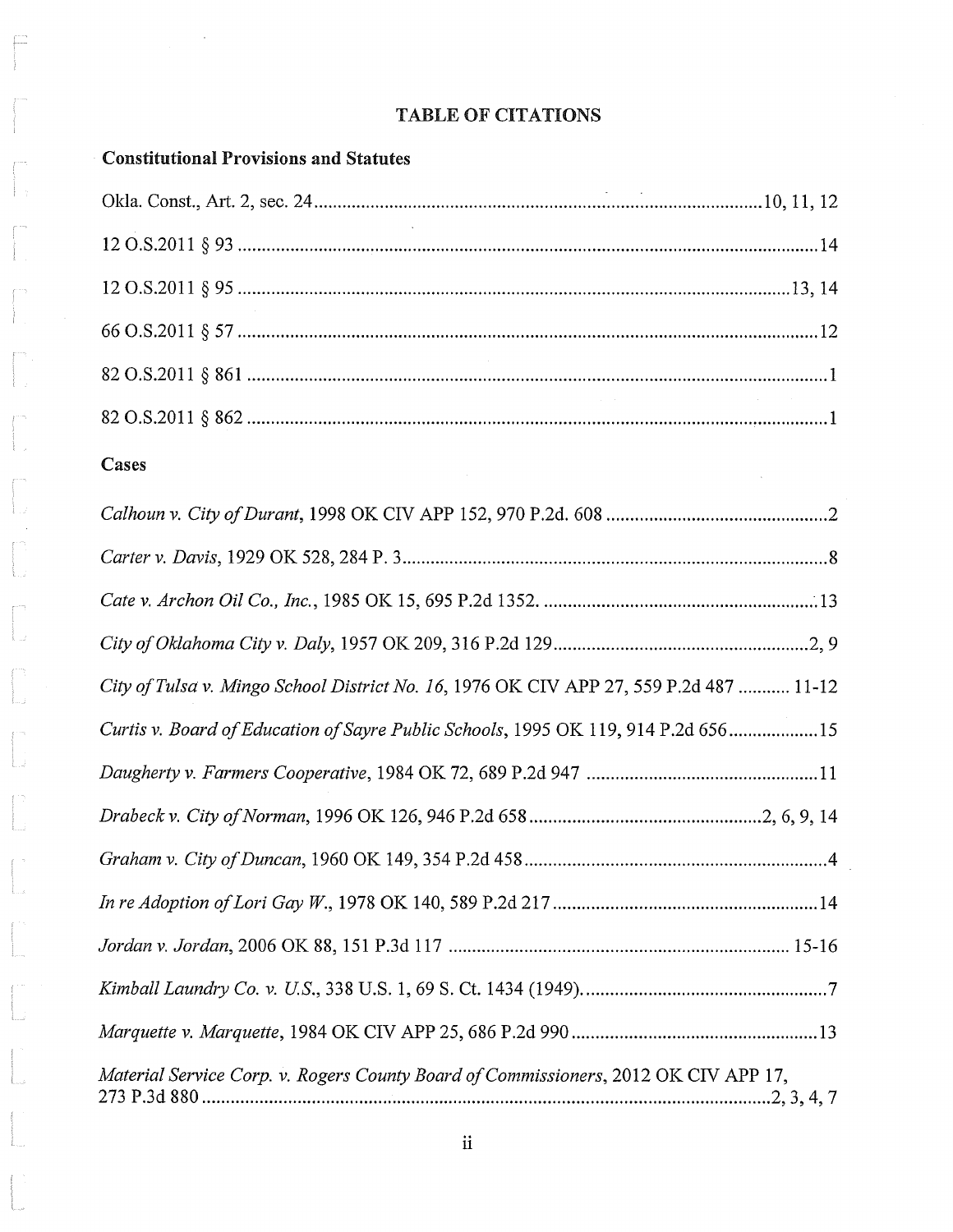| Rummage v. State ex rel. Department of Transportation, 1993 OK CIV APP 45,        |
|-----------------------------------------------------------------------------------|
|                                                                                   |
| State ex rel. Department of Transportation v. Kelly, 2007 OK CIV APP 25,          |
| State ex rel. Department of Transportation v. Little, 2004 OK 74, 100 P. 3d 70711 |
| State ex rel. Department of Transportation v. Post, 2005 OK 69, 125 P.3d 11838    |
| Underwood v. State ex rel. Department of Transportation, 1993 OK CIV APP 40,      |
|                                                                                   |
| Weeks v. Cessna Aircraft Co., 1994 OK CIV APP 171, 895 P.2d 731                   |
|                                                                                   |

 $\begin{array}{|c|c|} \hline \quad \quad & \quad \quad & \quad \quad & \quad \quad \\ \hline \quad \quad & \quad \quad & \quad \quad & \quad \quad \\ \hline \quad \quad & \quad \quad & \quad \quad \\ \hline \end{array}$ 

 $\begin{array}{c} \begin{array}{c} \begin{array}{c} \begin{array}{c} \end{array} \\ \begin{array}{c} \end{array} \end{array} \end{array} \end{array}$ 

 $\begin{bmatrix} 1 & 0 & 0 \\ 0 & 1 & 0 \\ 0 & 0 & 0 \\ 0 & 0 & 0 \\ 0 & 0 & 0 \\ 0 & 0 & 0 \\ 0 & 0 & 0 \\ 0 & 0 & 0 \\ 0 & 0 & 0 \\ 0 & 0 & 0 \\ 0 & 0 & 0 \\ 0 & 0 & 0 \\ 0 & 0 & 0 \\ 0 & 0 & 0 \\ 0 & 0 & 0 \\ 0 & 0 & 0 \\ 0 & 0 & 0 & 0 \\ 0 & 0 & 0 & 0 \\ 0 & 0 & 0 & 0 \\ 0 & 0 & 0 & 0 \\ 0 & 0 & 0 & 0 \\ 0 & 0 & 0 &$ 

 $\begin{bmatrix} 1 & 1 \\ 1 & 1 \\ 1 & 1 \end{bmatrix}$ 

 $\mathbb{I}$ .

I.,

Į.,

 $\begin{bmatrix} 1 \\ 1 \\ 1 \\ 1 \end{bmatrix}$ 

 $\begin{picture}(20,20) \put(0,0){\line(1,0){150}} \put(15,0){\line(1,0){150}} \put(15,0){\line(1,0){150}} \put(15,0){\line(1,0){150}} \put(15,0){\line(1,0){150}} \put(15,0){\line(1,0){150}} \put(15,0){\line(1,0){150}} \put(15,0){\line(1,0){150}} \put(15,0){\line(1,0){150}} \put(15,0){\line(1,0){150}} \put(15,0){\line(1,0){150}} \$ 

 $\begin{bmatrix} 1 & 1 \\ 1 & 1 \\ 1 & 1 \end{bmatrix}$ 

L,

 $\frac{1}{2}$  ,  $\frac{1}{2}$  ,  $\frac{1}{2}$ 

 $\frac{1}{2}$ 

 $\ddot{\phantom{a}}$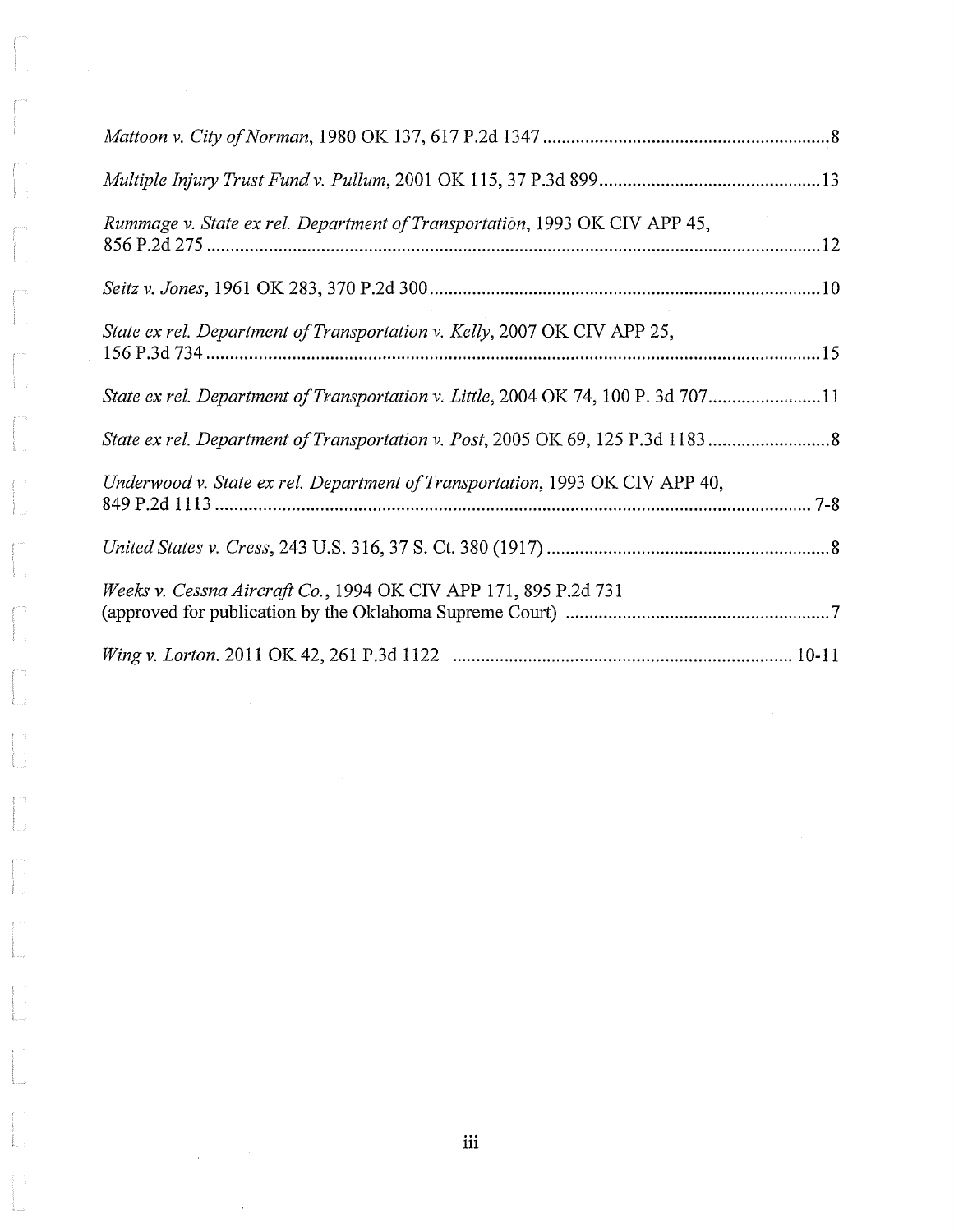#### INTRODUCTION

Through its operation of the Pensacola Dam, the Grand River Dam Authority (GRDA) exercises its statutory authority to control, store, preserve, and distribute the waters of the Grand River and its tributaries for the purposes of irrigation, conservation, and the production of electricity. 82 0.S.2011 § 861. Because flooding from the dam can occur, GRDA is authorized to condemn land and to be subject to inverse condemnation and tort law. *Id.* at § 862(h) and (1).

In this inverse condemnation case, Plaintiffs have spent much of their Combined Answer Brief/Brief-in-Chief citing general principles of property law, and not very much on analyzing how the trial court applied those principles to the facts. In order to concentrate on the trial court's various decisions in these three consolidated appeals, GRDA will briefly summarize its arguments in its Brief-in-Chief, point by point, and focus on Plaintiffs' arguments.

The major theme of Plaintiffs' Brief is that they are entitled to be "made whole" for their damages due to flooding. But nowhere in their Brief do Plaintiffs explain why they waited until 2001 to file claims for damages that occurred as early as 1986 and in no case later than 1995. With any legal remedy comes the responsibility to act within the limits of the law. Here that means the responsibility to timely file a claim or lawsuit, which is the same responsibility required of any party. Plaintiffs failed to meet the law's requirements, and thus cannot recover damages for cleaning and repairing their property (which is one of the subjects of GRDA's appeal) and for damage to personal property (the subject of Plaintiffs' counter-appeal). Beyond that, Plaintiffs' property was either not taken by GRDA's operation of the dam, or was taken when the floods first caused substantial interference with their use of the property.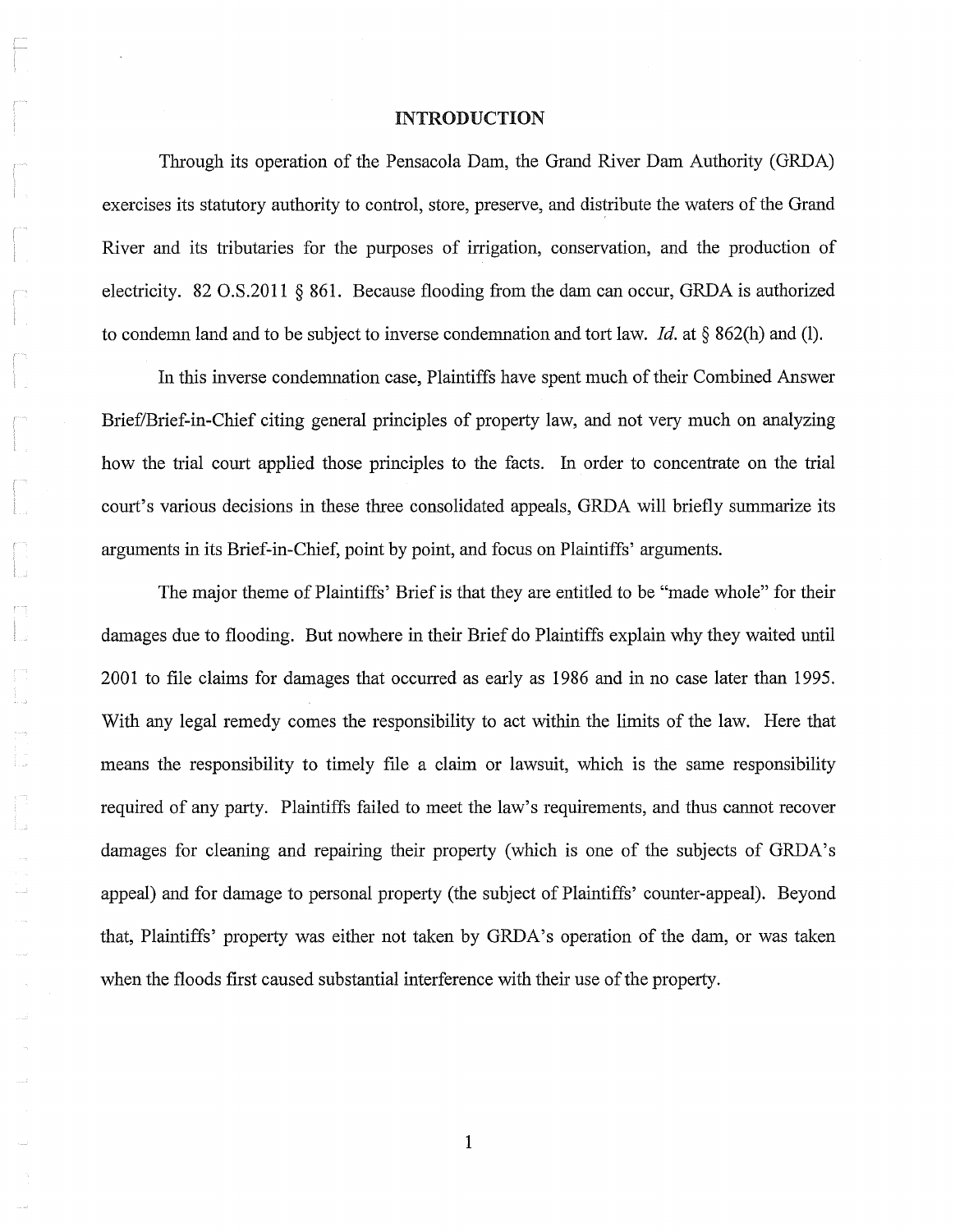#### GRDA'S REPLY BRIEF'S ARGUMENT AND AUTHORITIES

### I. THE TRIAL COURT ERRED IN AWARDING PLAINTIFFS DAMAGES FOR DIMINISHED VALUE, BECAUSE NO TAKINGS BY GRDA OCCURRED.

Inverse condemnation requires a taking, and a taking occurs "where land is physically taken and occupied, where government action substantially interferes with the use and enjoyment of property, or where government overtly exercises dominion and control over property." *Material Serv. Corp. v. Rogers County Bd. of Comr's, 2012 OK CIV APP 17, ¶ 5, 273 P.3d. 880,* 883; *Calhoun v. City of Durant*, 1998 OK CIV APP 152, 115, 970 P.2d 608, 613. The Perry and Pryors' property cannot be said to have been taken through inverse condemnation by GRDA, because they continued to exercise dominion and control over their properties for years after the last flood, in 1995. The undisputed facts show that after every flood, the Perrys and the Pryors continued to exercise control over their property in the most basic way, by continuing to live there. Their property was not taken. It was damaged, but damages are subject to a shorter statute of limitations period. Where a taking occurs, a property owner has 15 years to file a lawsuit, but "[w]here the trier of fact determines that there has been no taking, the limitation period is the three-years as set out in *Daly.*" *Drabeck v. City of Norman*, 1996 OK 126, 11, 946 P.2d 658,661, citing *City a/Oklahoma City* v. *Daly,* 1957 OK 209,316 P.2d 129. Damages are discussed in Part III of this Brief. The trial court erred in finding GRDA had taken the Perry and Pryors' property.

Alternatively, for the Shaws, and once again, the Pryors, if their property could be said to have been taken, then the takings occurred due to natural flooding, not due to GRDA's operation of the dam. That is because the trial court found that in 1986, 50 percent (for the Shaws) and 70 percent (for the Pryors) of the flooding was due to natural causes, not GRDA's operation of the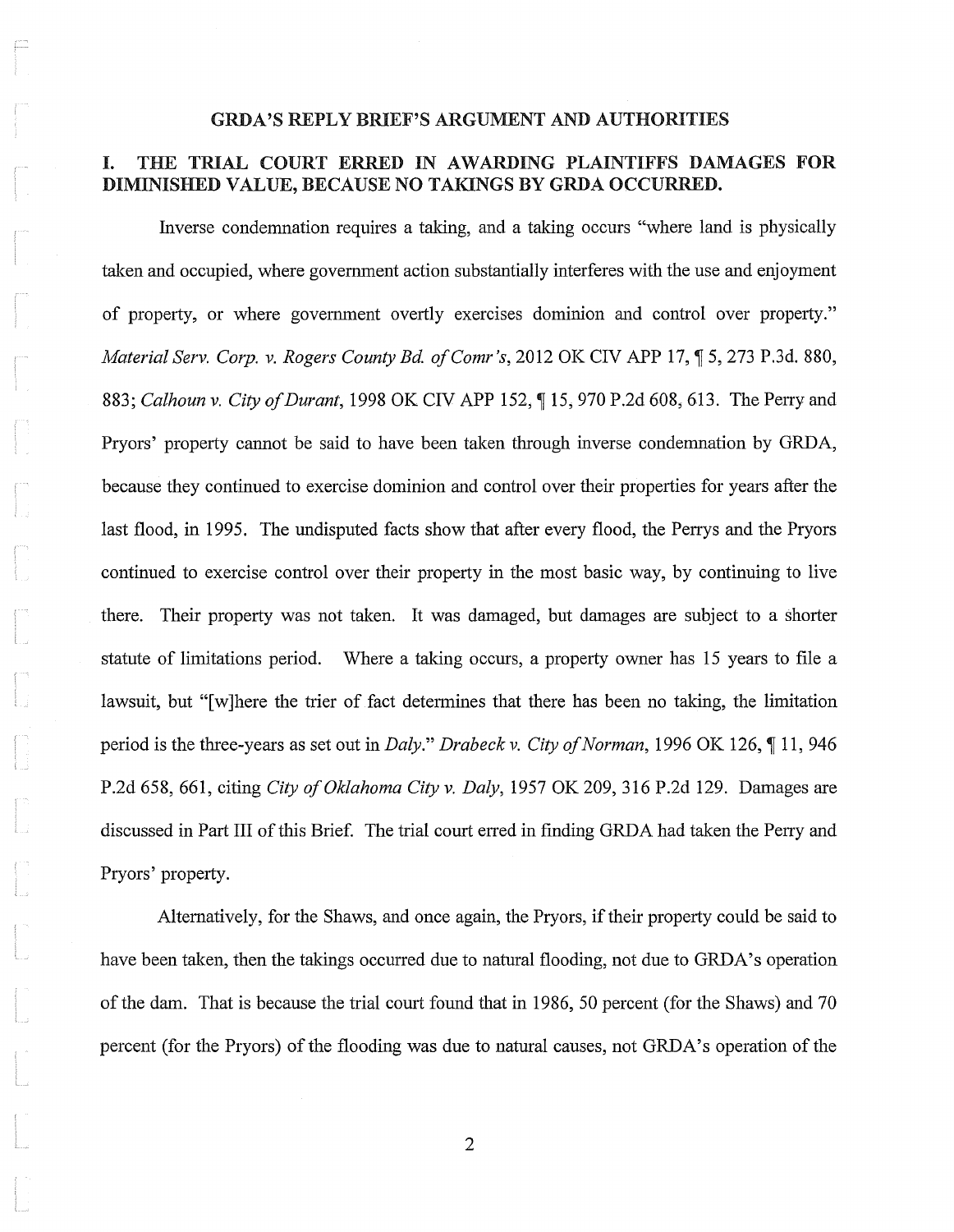dam. (R, 607, Shaw Findings of Fact # 6; R, 626, Pryor Findings of Fact # 4). The property was "taken," if at all, by naturally-occurring flooding.

Plaintiffs assert in their Brief that because part of the flooding was caused by the dam, all of the taking must be caused by the dam. They cite no authority for this assertion, which is simply illogical and factually incorrect. The trial court did not make any such finding. It found that in 1986, both homes flooded due to both causes, and specifically found that the Pryors' property flooded "without the existence of the dam." (R. 626, Pryor Findings of Fact #4). It made a similar finding regarding the Shaws, by finding 50 cent of the water was due to "naturally-occurring flooding." (R. 607, Shaw Findings of Fact  $# 6$ ). The point is, their homes would have been flooded even if the dam did not exist.

### II. ALTERNATIVELY, IF TAKINGS OCCURRED, THE TRIAL COURT ERRED IN DETERMINING THE TIME AND THE NATURE OF THE TAKINGS.

As mentioned, a taking occurs "where land is physically taken and occupied, where government action substantially interferes with the use and enjoyment of property, or where government overtly exercises dominion and control over property." *Material Serv. Corp. v. Rogers County Bd. of Commr's, 2012 OK CIV APP 17, ¶ 5, 273 P.3d 880, 883. The trial court* found substantial interference first occurred due to the 1986 flood for the Shaws (R. 607, Shaw Findings of Fact # 7) and for the property later purchased by the Pryors. (R. 626, Pryor Findings of Fact  $#$  4). It found substantial interference first occurred due to the 1993 flood for the Perrys (R. 617, Perry Findings of Fact # 7) and the Pryors. (R. 626, Pryor Findings of Fact # 7).

If GRDA did take the properties through inverse condemnation, those are the dates when the takings must have occurred: 1986 for the Shaws, 1986 for the property later purchased by the Pryors, and 1993 for the Perrys. Yet the trial court did not use any of those dates as the dates of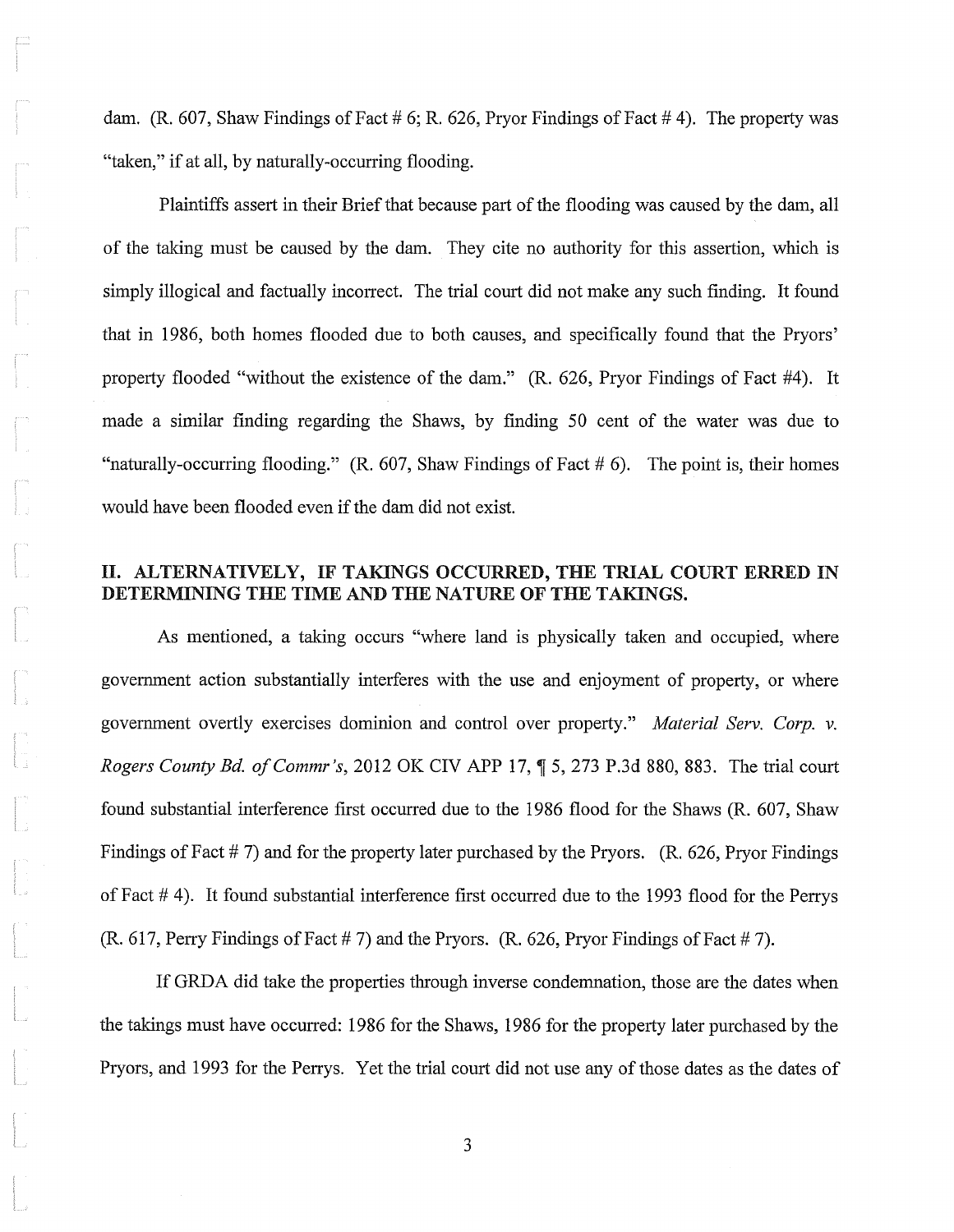taking when it applied the rules of inverse condemnation to the facts it found. This was error, and these decisions are not subject to the deference given a trial court on questions of fact for two reasons. First, the court did not have authority to create new, contradictory law that a taking occurs when the last flood in a series of floods begins (as the trial court found in the Shaws' case), but also when the severest flood in a series of floods begins (as the trial court found in the Perrys' case). These are not factual findings, but legal rules. Second, the trial court's conclusions contradict its factual findings, simply because the court found that the takings occurred much later than it found substantial interference occurred. The law simply says, a taking occurs when substantial interference occurs. *Material Serv. Corp. v. Rogers County Bd. of Commr's, 2012 OK CIV APP 17, ¶ 5, 273 P.3d 880, 883.* 

Plaintiffs assert, beginning on page 22 of their Brief, that the date of taking is really not that important. To the contrary, the date of taking is always important. "[T]he extent of the taking and the compensation for the taking are to be judged by the conditions existing at the time of the taking." *Graham v. City of Duncan*, 1960 OK 149, ¶ 21, 354 P.2d 458, 462. That is when rights are set and when statutes of limitations begin to run. At the risk of sounding harsh, the date of taking is only unimportant to someone who fails to timely file a lawsuit or who asserts he is entitled to extra damages because his property is never really taken.

GRDA appreciates the degree of deference afforded the trial court on questions of fact. Different properties will have different elevations and experience different amounts of flooding. GRDA is not challenging the trial court's factual findings, taken from the report of its referee, Dr. Forrest Holly, concerning how much water reached a certain point on a certain day. But these three cases involve the same floods, the same time periods, and the same type of damages. There is no justification for the trial court's disparate decisions that take the same facts and reach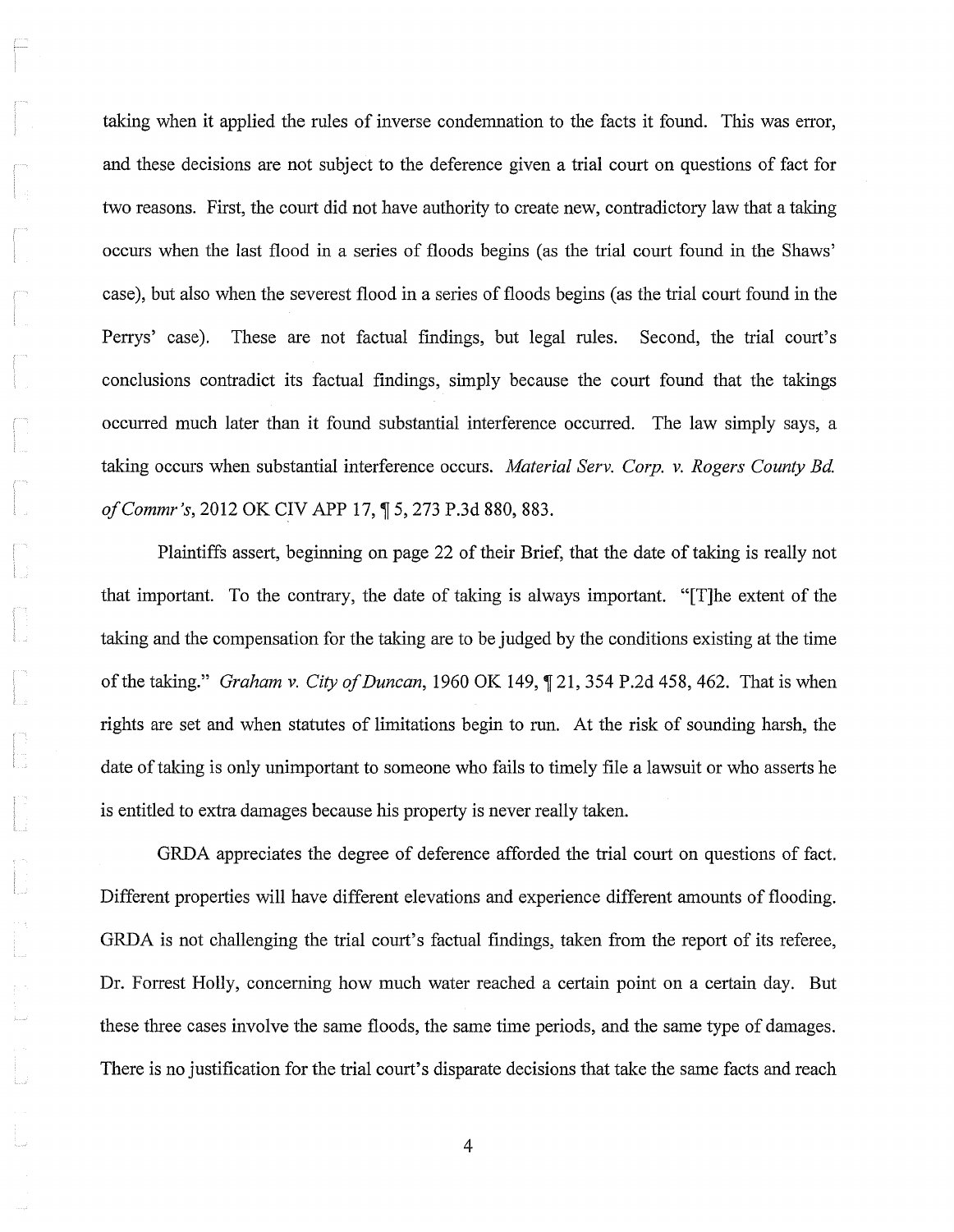different conclusions. And even if this Court concludes otherwise, the trial court erred in creating and then applying different rules regarding the date and form of the takings to the same essential facts. This is the equivalent of applying two different statutes of limitations to two different persons injured in car accidents on the same day.

Plaintiffs argue on page 23 of their Brief that the trial court was justified in choosing the Shaws' taking date as the date the Shaws left and never returned to their property. This fact cannot possibly be conclusive of a taking, because a taking is not based on what a property owner believes is substantial interference of the use and enjoyment of the property. What if the Shaws had left their home that day and never returned because of a fear that a flood was on its way, but then the flood never occurred? No one would seriously consider that as the date of taking.

In the Introduction to their Brief on page 2, Plaintiffs state the trial court determined that "the series of floods" resulted in a taking. This is a misstatement, repeated on page 17. It implies that some type of cumulative effect resulted in the takings. The trial court's orders actually specify a certain date for each taking. The trial court found several "substantial interferences" in each case, and referred once to the "cumulative effect" of flooding (R. 607, Shaw Findings of Fact  $#24$ ), but never found that intermittent flooding caused a taking. Therefore, this Court does not need to consider the effect of intermittent flooding.

Both sides have cited the general rule that once substantial interference with the use and enjoyment of property occurs, then the taking occurs. *See GRDA*'s Brief, p. 16; Plaintiffs' Brief, p. 14. Once talcen, the property cannot be retaken, or taken back. The trial court erred by finding that takings did not occur until long after substantial interference occurred. Further, because compensation is to be measured by the property's value at the time of the taking, the Shaws'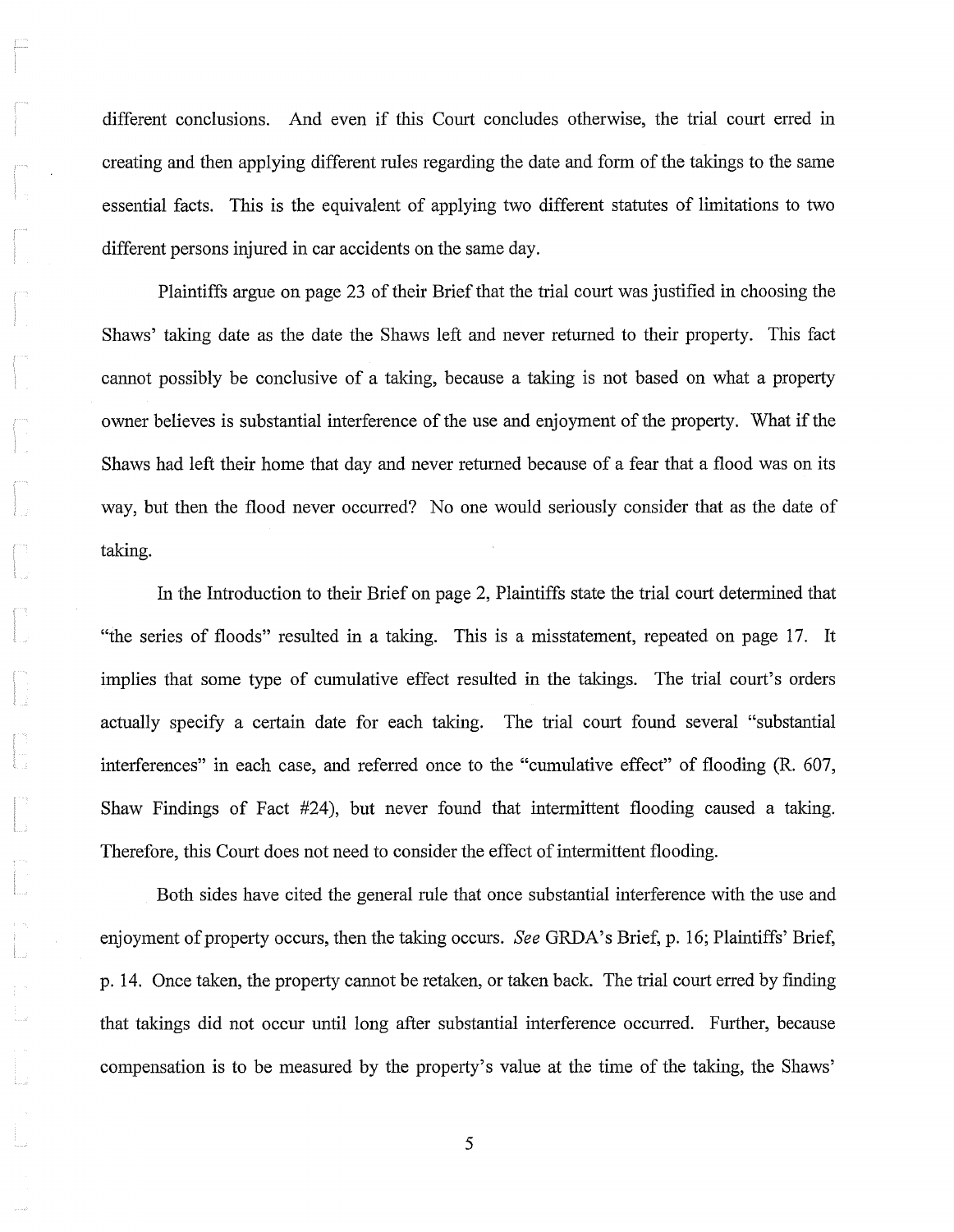damages must be based on what their property was worth in 1986, and the Perrys' damages for what their property was worth in 1993. These are not the dates used by the trial court.

The Pryors, on the other hand, are not entitled to any damages for the taking of the property they purchased in 1989. The trial court found the property flooded in 1986, three years before they purchased it. (R. 626, Pror Findings of Fact, ## 1 and 4). Even if GRDA can be said to have taken the property then (though 70 percent of the flooding was due to natural flood waters), the property was taken from whoever owned the property at that time, because the right to recover for a taking "belongs to the owner at the time of the taking." *Drabeck* at  $\llbracket$  17, 946 P.2d at 662. The property was taken in 1986, and subsequent owners such as the Pryors have no right to claim any damages for property that had already been taken.

*Drabek* states there are two exceptions to this rule: where the owner was unaware of the taking because the use of the property was not apparent, such as a buried pipeline, and where the owner specifically transfers the right to recover to the vendee. *Id.* Neither exception applies here. The owner in 1986 must have been aware of the flooding, because the property "flooded to five (5) feet." (R. 626, Pryor Findings of Fact # 4). Furthermore, there is no evidence in the record that the right to bring an inverse condemnation action was transferred to the Pryors. They are simply the wrong party to bring this action.

The trial court also erred in determining what was taken, because it reached conflicting conclusions for every property owner: for the Pryors, a temporary taking from 1993-95; for the Shaws, fee title; and for the Perrys, a flowage easement. Despite the good deal of discretion a trial court has to fashion an appropriate remedy, and the possibility that the same floods can do different amounts of damage to different properties, all but the trial court's conclusion that a flowage easement was taken are not in line with its factual findings.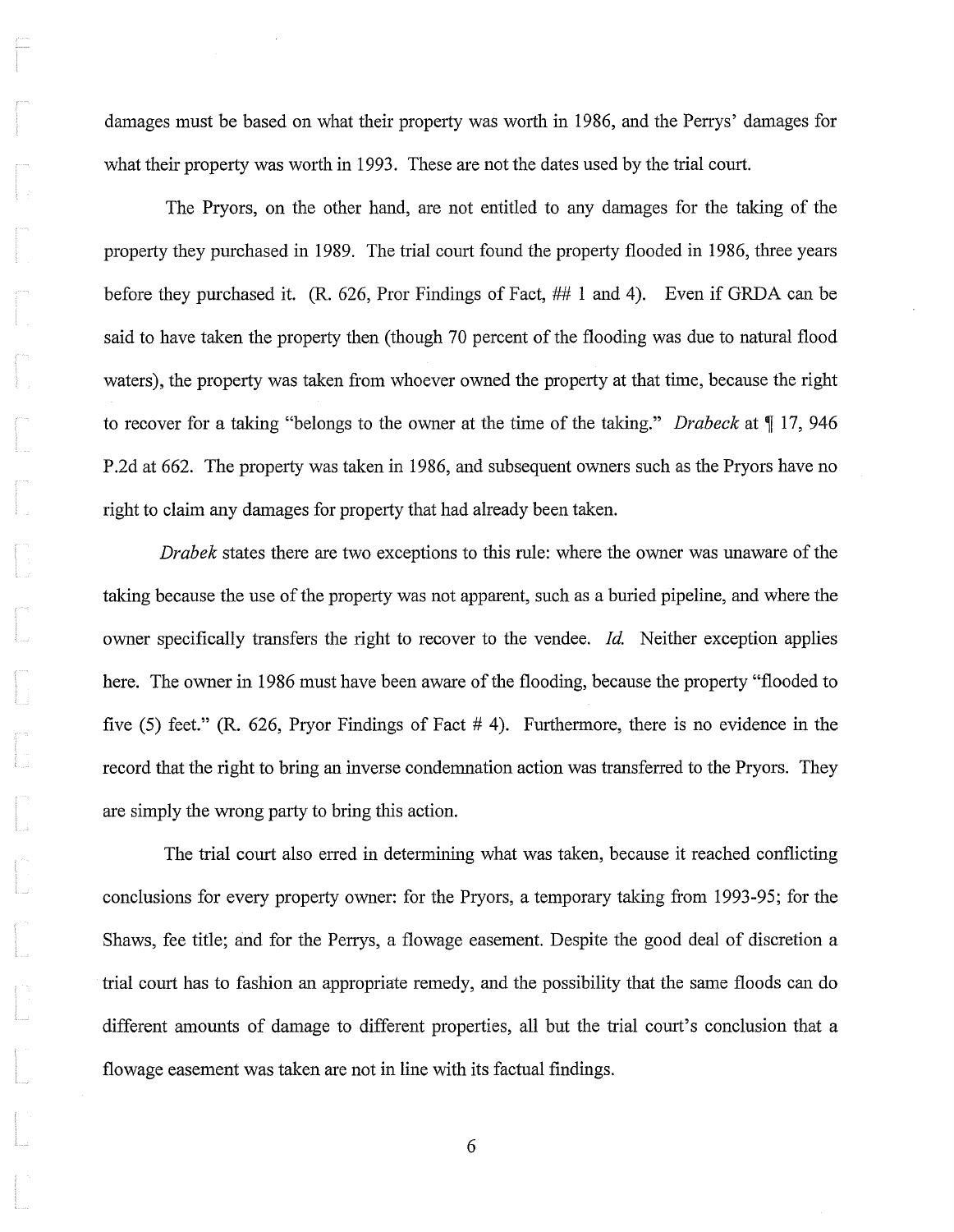Plaintiffs fail to cite any Oklahoma decision for their argument that a taking can be both permanent and for a temporary period of time. They never explain, if that kind of reasoning is adopted by the Court, what kind of damages they would be entitled to. They certainly would not be entitled to the diminished value of the property taken for a "temporary" period (which is what the trial court awarded, R. 626, Pryor Conclusions of Law  $\#11$  (D)) because the usual measure of damages for a temporary taking is the property's rental value. *Material Serv, Corp.* v. *Rogers County Bd. of Commr's,* 2012 OK CIV APP 17, n. 5, 272 P.3d 880. And Plaintiffs never explain how the trial court's contradictory remedies of a full taking and the taking of a flowage easement can both be affirmed. Plaintiffs simply make the general argument that this Court should defer to the trial court on questions of fact. This misses the point that the trial court's findings were actually legal conclusions using the trial court's own contradictory rules. This Court affords no deference to the trial court on legal questions. *Weeks* v. *Cessna Aircraft Co.*, 1994 OK CIV APP 171, 1 5, 895 P.2d 731, 733 (approved for publication by the Oklahoma Supreme Court).

Furthermore, the trial court's finding of a temporary taking in the Pryors' case is not in accord with other decisions. A temporary taking is an appropriate remedy where the taking is unlikely to be repeated, such as where the condemnor annexes property improperly, *Material Serv. Corp. v. Rogers County Bd. of Comm'rs, 2012 OK CIV APP 17, 273 P.3d 880, or where* the federal government commandeers property during wartime. *Kimball Laundry Co.* v. *US.,*  338 U.S. 1,69 S. Ct. 1434 (1949). Flooding upstream of Pensacola Dam has been, and is likely to be, recurring.

The proper remedy for all three groups of Plaintiffs is the taking of a flowage easement, which the trial court awarded in the Perrys' case and which was the remedy approved in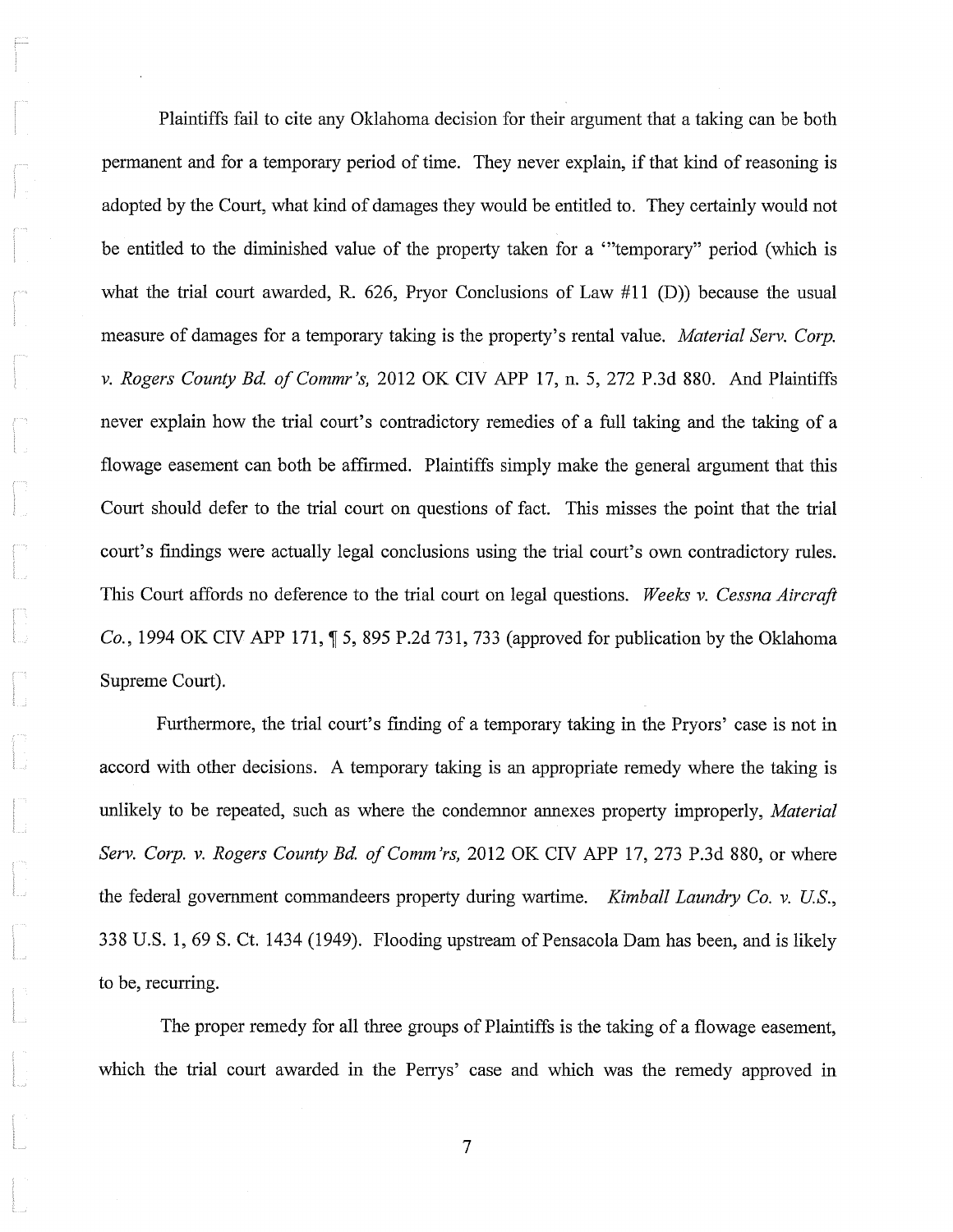*Underwood* v. *State ex reI. Department of Transportation,* 1993 OK CIV APP 40, 849 P.2d 1113. There the Court affirmed the trial court's finding of a flowage easement over and across property after what the landowners alleged was almost continual flooding due to construction of a culvert. *Id.* at  $\P$  2, 849 P.2d at 1114. This remedy is in line with the facts of the case, and allows landowners to retain ownership oftheir property. Under *United States* v. *Cress,* 243 U.S. 316, 328, 37 S. Ct. 380, 385 (1917)), "[i]f any substantial enjoyment of the land still remains to the owner, it may be treated as a partial instead of a total divesting of his property [interest] in the land." *Id.* That is precisely the situation here. It is also in line with a decision of this Court cited by Plaintiffs on page 25 of their brief, and with a principle expressed in *Nichols on Eminent Domain,* cited on pages 23-24, that the condemnor should take only the interest necessary and no more, meaning that "the condemnor is presumed to take no greater interest than an easement where an easement is sufficient to satisfy the purpose of the taking." *Carter* v. *Davis,* 1929 OK 528, ¶ 10, 284 P. 3, 4.

Plaintiffs made three statements on page 25 of their Brief that are simply incorrect. First, they argue, "There is no shield until payment has been made." There is no authority for the proposition that in inverse condemnation, no taking occurs until the landowner is paid. Plaintiffs may be referring to a rule in condemnation cases that the date of taking is established when the commissioners' award is paid. *See State ex rel. Dep't of Transp. v. Post*, 2005 OK 69, ¶ 9, 125 P.3d 1183, 1186. By contrast, inverse condemnation occurs when there is sufficient interference with the landowner's use and enjoyment so as to constitute a taking. *Mattoon* v. *City of Norman,*  1980 OK 137, ¶ 11, 617 P.2d 1347, 1349.

Second, Plaintiffs assert GRDA should have warned the Shaws of "its intent to take the entirety of their property" because then the Shaws would never have repaired their property.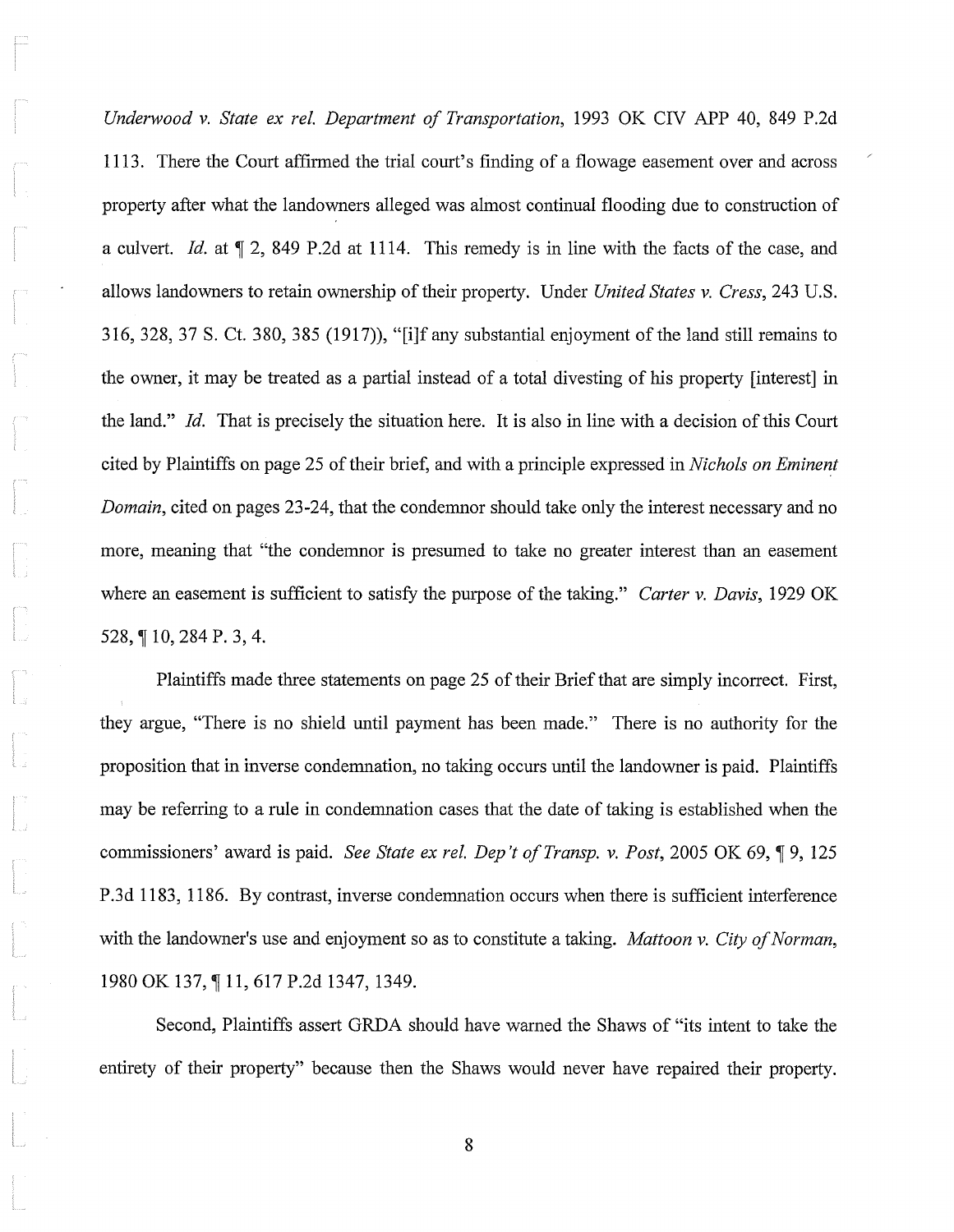This ignores the whole purpose of inverse condemnation law, which is to provide a remedy where the condemnor does not file a condemnation action. To suggest the Shaws are entitled to extra damages is in effect to punish GRDA for not condemning their property. Nothing in either condemnation or inverse condemnation law allows this.

Third, Plaintiffs state, "GRDA would have this Court decide that just compensation is never due so long as a citizen eventually is able to repair his or her property." To the contrary, just compensation is due as long as the law is complied with and a claim is made within the time established by the Oklahoma Legislature.

#### III. THE TRIAL COURT ERRED IN AWARDING PLAINTIFFS ADDITIONAL DAMAGES FOR CLEANING AND REPAIRING THEIR PROPERTY, BECAUSE ALL THOSE CLAIMS ARE TIME-BARRED.

The statutes of limitations involved are straight-forward: 15 years to bring a lawsuit for a taking of real property, *Drabek* at  $\P$  16, 946 P.2d at 661-62; and three years for damages for property that is not taken. *Id.* at  $\P$  11, 946 P.2d at 661, citing *City of Oklahoma City v. Daly*, 1957 OK 209,316 P.2d 129.

Assuming Plaintiffs' properties were taken at some point by inverse condemnation, then any damage to the properties would have to occur either before or after the taking. For damages incurred before the taking, whether using the trial court's date or some other date, the IS-year statute of limitations for inverse condemnation can never apply, because it only applies for takings of an *interest* in real property. Thus, the trial court erred by applying the IS-year limitations period (R. 607, Shaw Conclusions of Law # 9; R. 617, Perry Conclusions of Law # 8; R. 626, Pryor Conclusions of Law # 9) for *damages* that occurred before it found a taking occurred.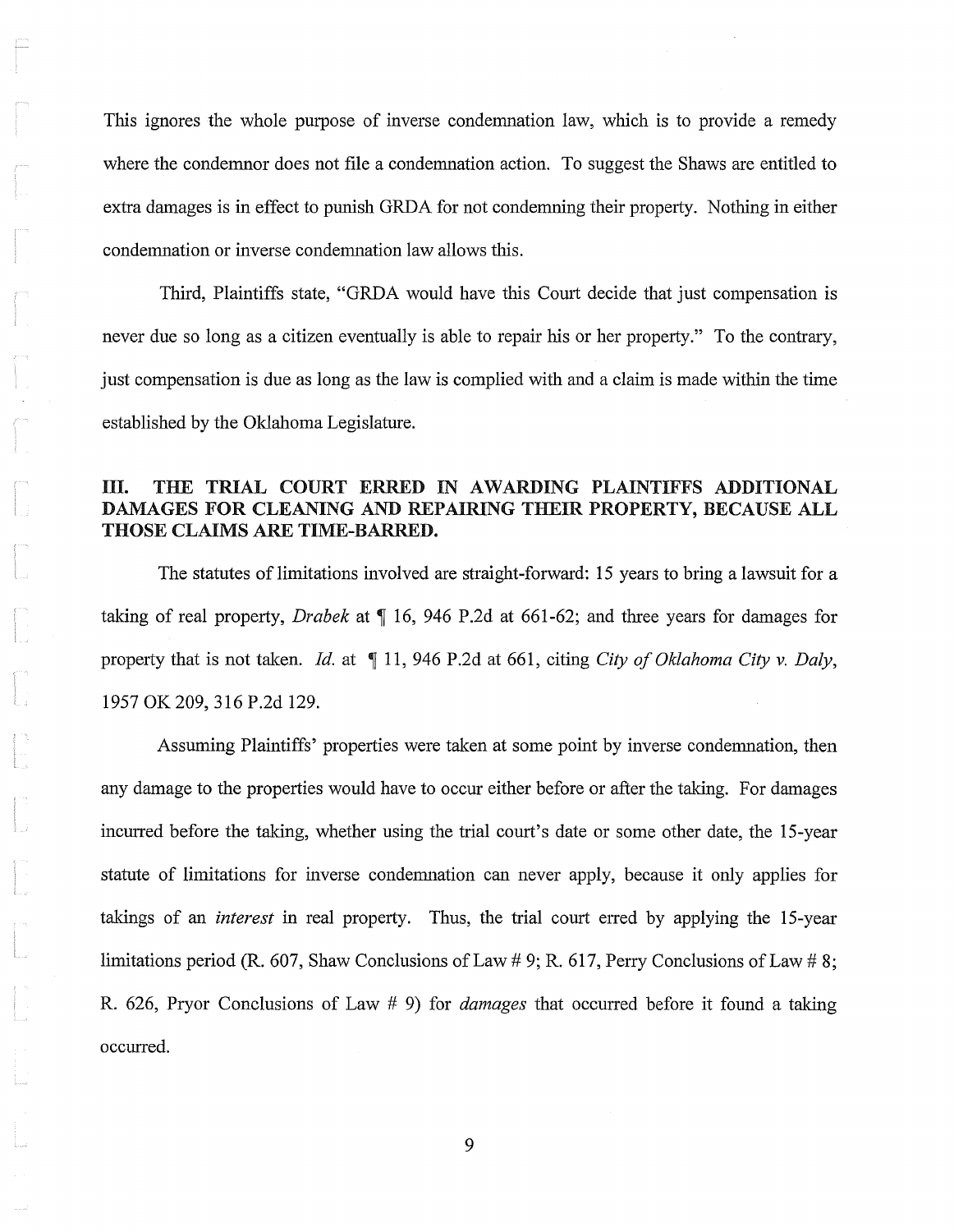That leaves damages to property that occurred after the taking. Here, there is no property that was "not taken." All of the damages awarded by the trial court for cleaning and restoring the property *after* it determined the property had been taken were incurred on the *same* property the trial court determined had been taken. Once a taking occurs, the Constitution does not allow damages for the property's value and, additionally, for damages to the property. Instead, it limits damages to "the value of the property taken, and in addition, any injury to any part of the property not taken." Okla Constr., Art 2, sec. 24. The trial court's award for damages to property after the taking is the equivalent of allowing a property owner to sell his house on a Monday, then witness a baseball breaking a window in the house on Tuesday, and suing for damages for the broken window on Wednesday. The owner has lost his property interest before the damage was done.

Plaintiffs never really address GRDA's arguments that they are seeking an additional type of damage not authorized by the Constitution. Instead, they assert in their brief the trial court's decision should be affirmed because (1) they are entitled to be made whole (page 11) and (2) because "[t]he burden of erroneous but reasonable assumptions must fall on the government, not the landowner" (page 12).

The first assertion ignores the concept that even the most deserving plaintiff must comply with the law. None of the cases cited by Plaintiffs involve a landowner who failed to comply with the statute of limitations. Statutes of limitations are "intended to run against those who are neglectful of their rights, and who fail to use reasonable and proper diligence in the enforcement thereof." *Wing v. Lorton.* 2011 OK 42, ¶ 11, 261 P.3d 1122, 1125, quoting *Seitz v. Jones*, 1961 OK 283,  $\P$  11, 370 P.2d 300, 302. Even the most deserving plaintiff entitled to be "made whole" must comply with the statute of limitations, or else the plaintiff is actually not so deserving,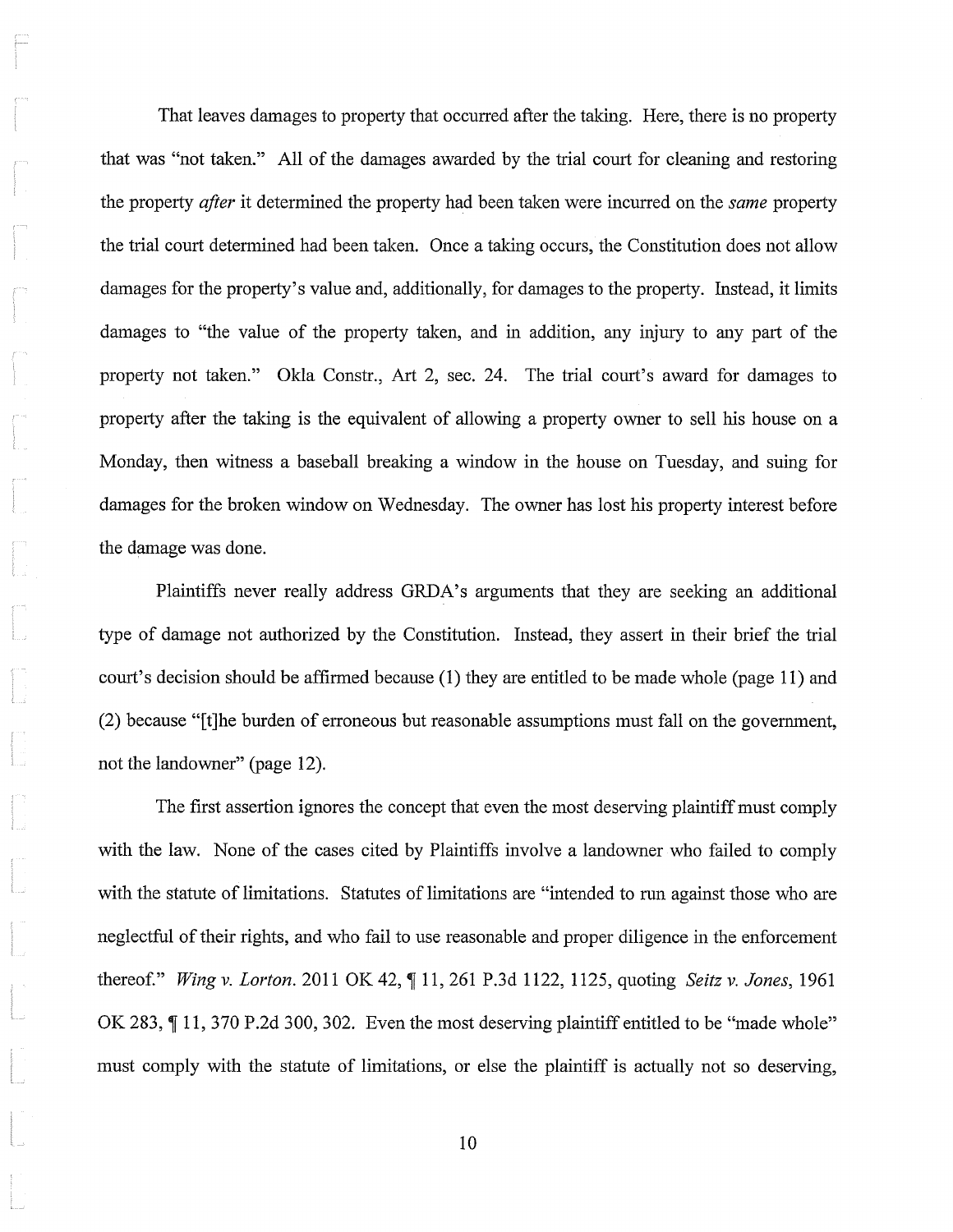because he has been negligent in pursuing his claim. *See id.; Daugherty* v. *Farmers Coop., 1984*  OK 72, ¶ 12, 689 P.2d 947, 950-951.

Plaintiffs' second assertion -- that the burden of erroneous but reasonable assumptions must fall on the govenunent, not the landowner **--** contains no reference to any authority, because the statement is simply meaningless. Plaintiffs do not explain what assumptions they are referring to, or who made them, or why the assumptions were erroneous or reasonable. Mainly, Plaintiffs seem to assert that GRDA is blameworthy because it did not file a condemnation action. That argument is refuted by the very laws Plaintiffs seek to enforce, the constitutional and statutory authority for inverse condemnation found at Okla. Const., Art 2, sec. 24, and 66  $0.5.2011 \S 57.$  These laws acknowledge that a party with condemning authority does not have to use that authority in order for a condemnation to occur. Nowhere in the law does it state that a condemnor is to be punished or made responsible for more damages than the law allows because the matter is determined through inverse condemnation, rather than condemnation.

Plaintiffs erroneously rely, on page 13 of its Brief, on *State ex rel. Department of Transportation* v. *Little,* 2004 OK 74, 100 P. 3d 707. First of all, Plaintiffs are simply wrong in stating *Little* is a flood case. The property there was actually condemned for a highway project. Second, the principle that property owners can receive damages for moving expenses in a condemnation case simply has no relevance to the instant case. If the property owners in *Little*  had not moved the items, but simply cleaned and repaired them after condemnation, no one would seriously conclude they were entitled to those damages. Yet that is what Plaintiffs seek here.

The other decision Plaintiffs rely on is *City of Tulsa* v. *Mingo School District. No. 16,*  1976 OK CIV APP 27, 559 P.2d 487, for the holding that restoration costs are recoverable. A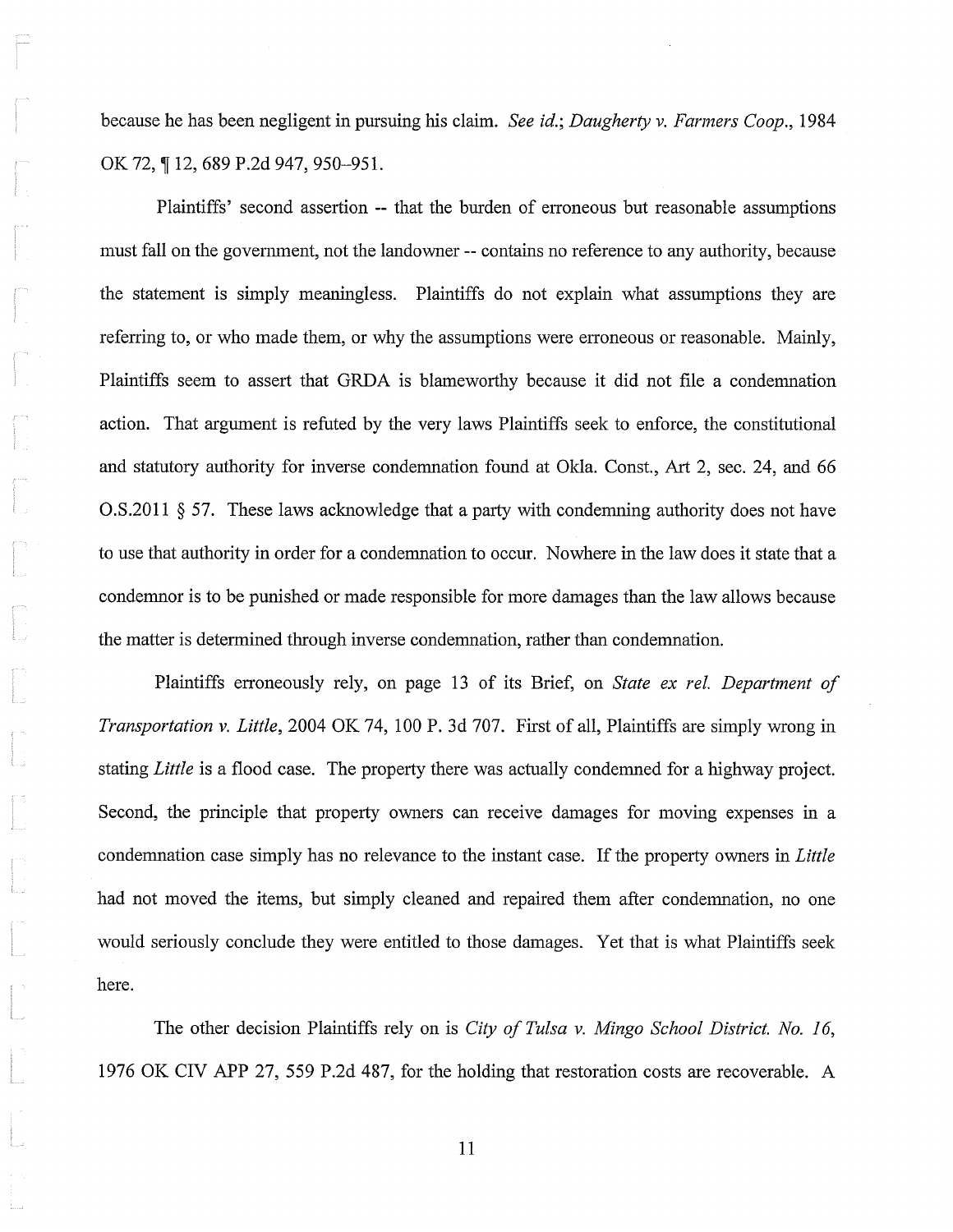reading of the case reveals what was taken was a partial taking, and the costs were for property "not taken," which the Court recognized as the "remaining land." *Id.* at 12, 559 P.2d at 489. The point is, in the instant case, there is no remaining land.

Plaintiffs return to this argument on page 26 of their Brief to assert, "In this case, Plaintiffs' claims do not involve consequential damage due to State action on a nearby property; there was an actual physical appropriation of their properties." This is exactly the point GRDA makes. Plaintiffs can recover for the value of their interest in the property taken. Nowhere in any of the cases they cite, including *Rummage v. State ex rel. Department of Transportation*, 1993 OK ClV APP 45, 856 P.2d 275, is there authority for Plaintiffs to receive those damages and then also receive additional damages for cleaning and repairing the property that has been taken.

### IV. IT WOULD BE BENEFICIAL FOR THIS COURT TO INSTRUCT TRIAL COURTS AS TO THE PROCEDURE TO BE FOLLOWED IN INVERSE CONDEMNATION CASES.

The eminent domain statute, 66  $\text{O.S.}2011 \text{ } \text{\&} 57$ , states the following regarding inverse condemnation:

in case any corporation or municipality authorized to exercise the right of eminent domain shall have taken and occupied, for purposes for which it might have resorted to condemnation proceedings, as provided in this article, any land, without having purchased or condemned the same, the damage thereby inflicted upon the owner of such land shall be determined in the manner provided in this article for condemnation proceedings.

The "manner" is the Oklahoma Constitution's streamlined condemnation procedure providing for, among other things, the appointment of commissioners to determine the value of damages. Okla. Const., Art, 2, sec. 24. Commissioners were not appointed in the instant case.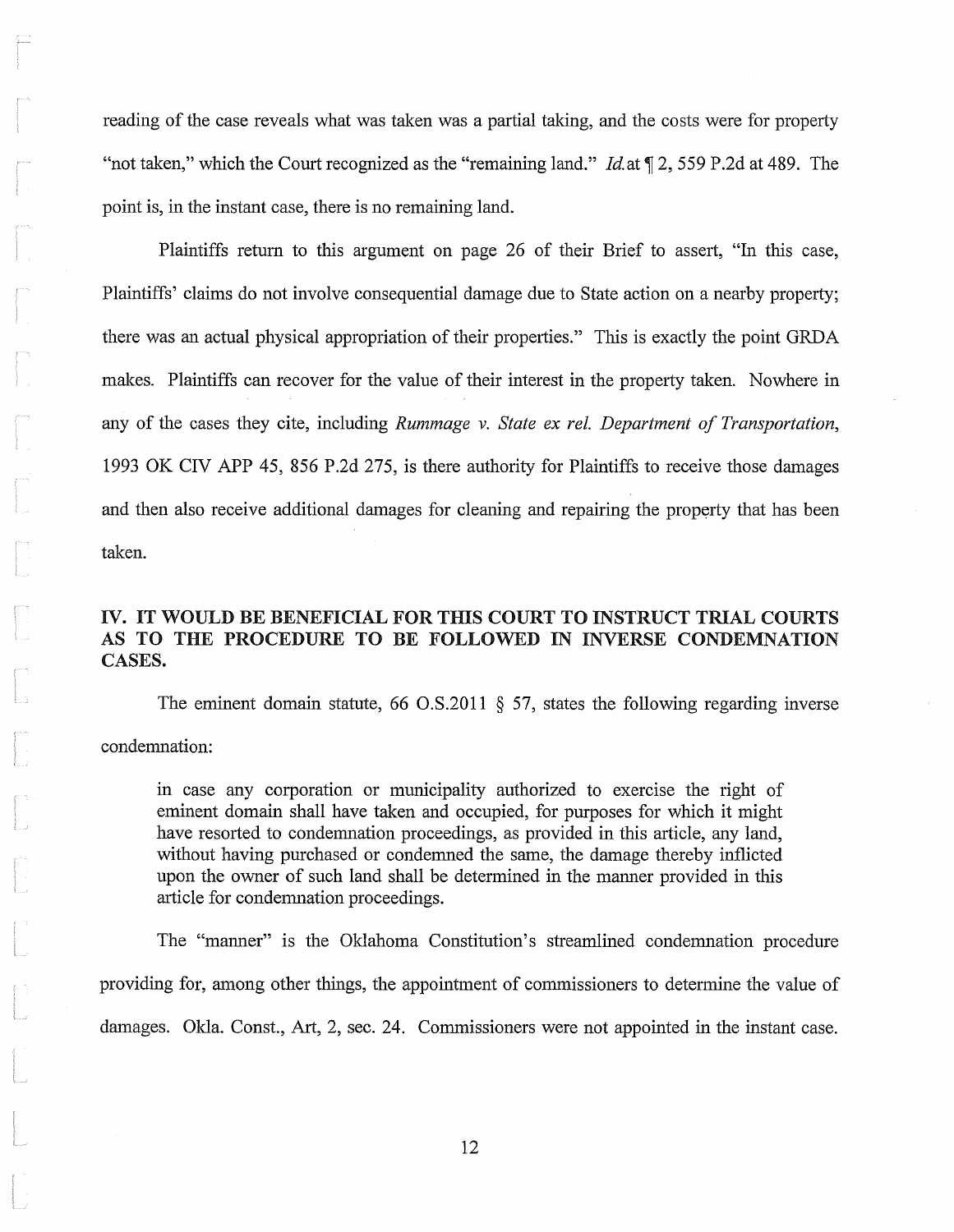This Court should instruct the trial court, and courts across the state, concerning the proper procedure to be used in inverse condemnation cases.

Plaintiffs assert in their brief on page 30 that this issue has been waived. However, the trial court's authority here is based solely on the Oklahoma Constitution's Article 2, section 24. By not following the procedures for condemnation, the court exceeded its authority. The question of a court's authority, or jurisdiction, is a fundamental one and may not be waived by a pruiy. *Cate* v. *Archon Oil Co., Inc.,* 1985 OK 15, n. 12,695 P.2d 1352.

Furthennore, where the public interest and welfare is involved, this Court has discretion to consider a theory not presented to the trial tribunal. *Multiple Injury Trust Fund* v. *Pullum,*  2001 OK 115,  $\P$  6, 37 P.3d 899, 903. Even where an issue is moot, this Court will consider the matter if (1) the appeal presents a question of broad public interest; and (2) the challenged event is "capable of repetition yet evading review." *Marquette* v. *Marquette,* 1984 OK CIV APP 25, ,-r 5,686 P.2d 990,993.

Both reasons apply here. This is a question of broad interest, because it affects many Oklahomans, and it is certainly capable of repetition. A review of the many decisions concerning inverse condemnation reveals a lack of unifonnity in how the cases are tried. Giving guidance to the trial courts across the State would be in accord with the principles expressed above, and would be beneficial to the courts, the condemning authorities, and property owners.

#### GRDA'S ANSWER BRIEF ARGUMENT AND AUTHORITIES

#### I. THE TRIAL COURT PROPERLY FOUND THAT PLAINTIFFS' ADDITIONAL DAMAGES FOR PERSONAL PROPERTY WERE TIME-BARRED.

The trial court properly concluded that because 12 O.S.2011 § 95's two-year limitations period applied to Plaintiffs' personal property damages, those claims were time-barred. (R. 301)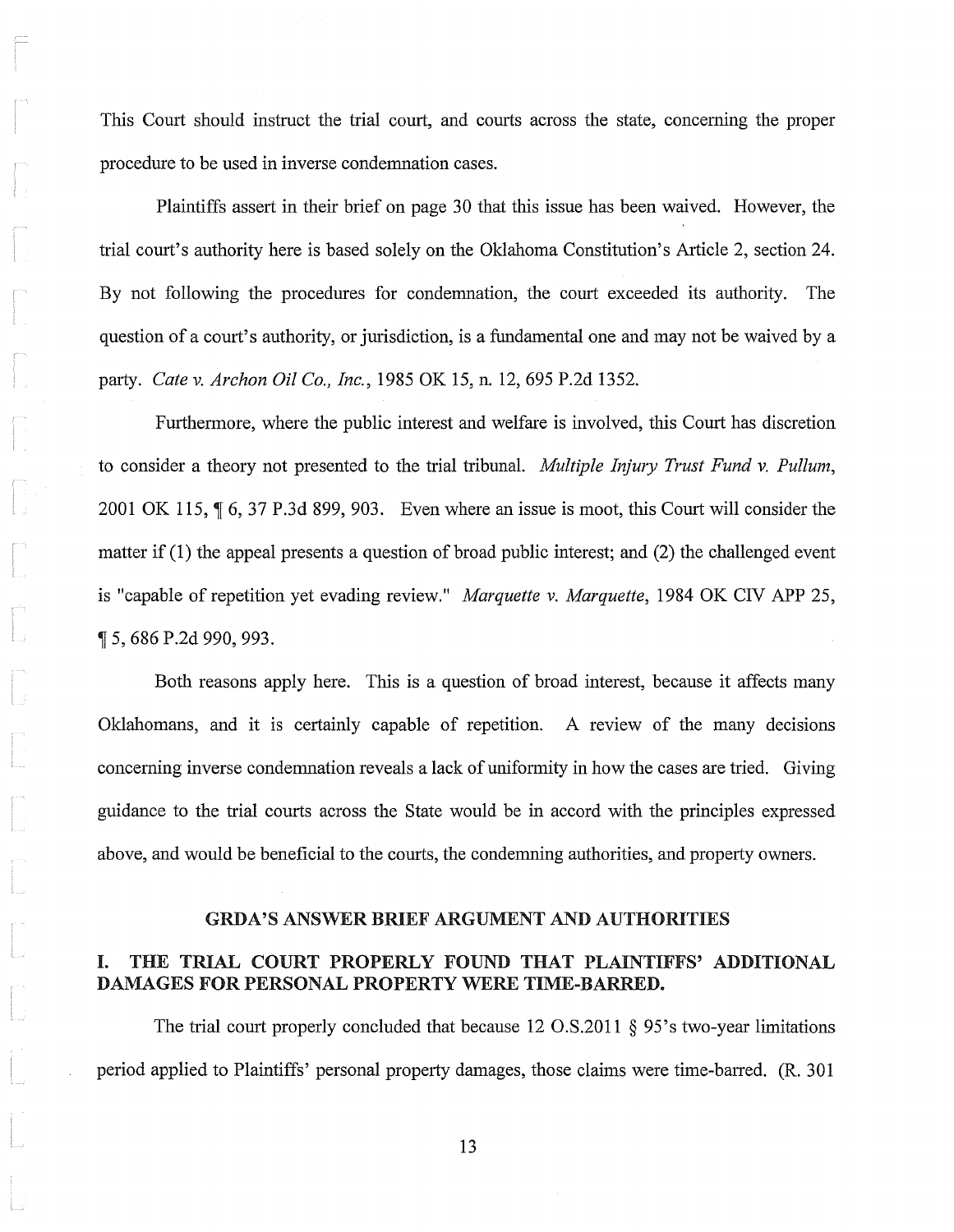& 596, Grant of Partial Summary Judgment Order later corrected in Nunc Pro Tunc Order; R. 607, Shaw Conclusions of Law ## 7-8; R. 617, Perry Conclusions of Law ## 6-7; R. 636, Pryor Conclusions of Law ## 7-8). Plaintiffs mistakenly assert that they are entitled to the IS-year statute of limitations for damages to personal property because the inverse condemnation constitutional provision refers to "private property," and personal property is private property.

First, as previously noted, the IS-year limitations period applies for "a taking of real property." *Drabek* at  $\P$  16, 946 P.2d at 661-62. *Drabeck* could not be more specific in holding that the 15 year period is for *real* property. This language is reflected in the IS-year statute applicable to inverse condemnation cases, 12 O.S.2011 § 93(4), which applies to "An action for the recovery of *real* property not hereinbefore provided for, within fifteen (15) years." (Emphasis added). Personal property is not the same thing as real property. If Plaintiffs are correct, the statute would have to be disregarded and *Drabeck* would have to be overruled.

Second, Oklahoma has a specific statute applicable to damages for personal property. Title 12 O.S.2011 § 95 (3) specifies that:

A. Civil actions other than for the recovery of real property can only be brought within the following periods, after the cause of action shall have accrued, and not afterwards:

3. Within two (2) years: ... an action for taking, detaining, or injuring personal property....

The parties could argue over whether the floods amounted to a taking or a damaging of Plaintiffs' personal property, but  $\S 95(3)$  covers both instances. A specific statute of limitations controls over the general statute. *In re Adoption of Lori Gay W.*, 1978 OK 140,  $\P$  15, 589 P.2d 217, 221. Therefore, this specific statute covering injury to personal property ( $\S$  95(3), two years) would control over the general statute for civil actions other than for the recovery of real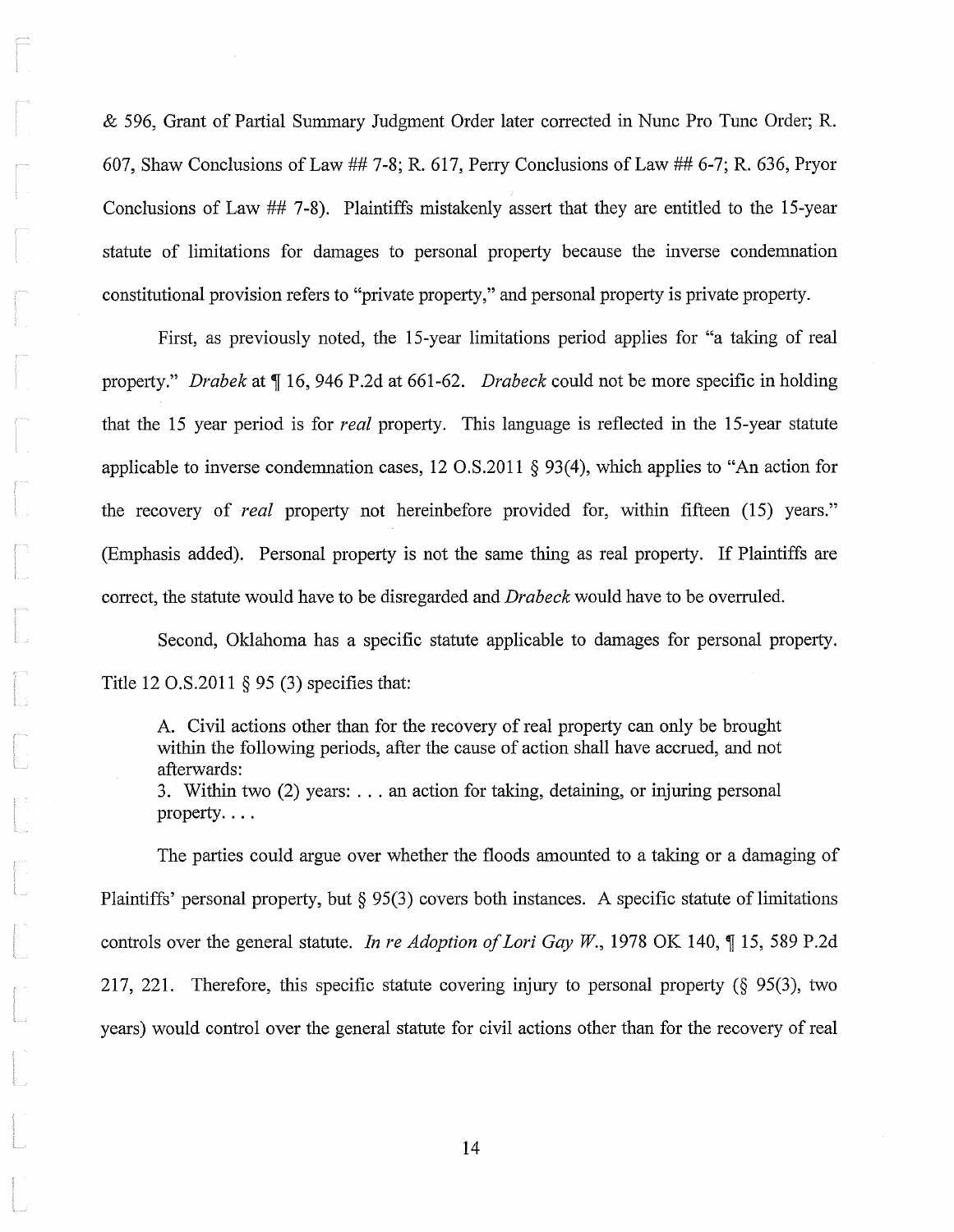property (§95(l2), five years), and would certainly control over the general statute for the recovery of real property in cases "not hereinbefore provided for" (§ 93(4), 15 years).

Plaintiffs' reliance on *State ex rel. Department of Transportation v. Kelly,* 2007 OK CIV APP 25, 156 P.2d 734, is completely misplaced. *Kelly* does indicate that property owners can receive compensation for damage to personal property. *But Kelly never says they have* 15 *years*  to file their lawsuit. Kelly never even mentions the statute of limitations. Even if this Court desires to make the leap urged by Plaintiffs and equate personal property with moving expenses, a limitations period would still apply, and nothing indicates it would be 15 years.

Plaintiffs also assert that the trial court erred because it did not follow the general principle that it should construe the laws in their favor. The statute of limitations cannot be construed to mean something it does not say, and it says that the two-year period applies to personal property. None of the concepts Plaintiffs seeks to apply, including ejusdem generis, can alter the statute's plain language. Where the language of a statute is plain and unambiguous and the meaning clear and umnistakable, there is no room for construction, and no justification exists for interpretive devices to fabricate a different meaning. *Curtis* v. *Bd. 0/ Educ. 0/ Sayre Public Schools*, 1995 OK 119, ¶ 10, 914 P.2d 656, 659.

Plaintiffs' final assertion, on page 37 of their Brief, is a suggestion that this Court ignore Oklahoma's statutes and instead follow other jurisdictions' limitations periods. If Oklahoma did not have any statutes of limitations, or if its statutes were unclear, the Court could rely on other jurisdictions' decisions for guidance. But to do so here would be to ignore the Oldahoma Legislature's limitation period which govems, and bars, Plaintiffs' personal property claims.

A trial court's grant of summary judgment should be affirmed when it appears that there is no substantial controversy as to any material fact and that one of the parties is entitled to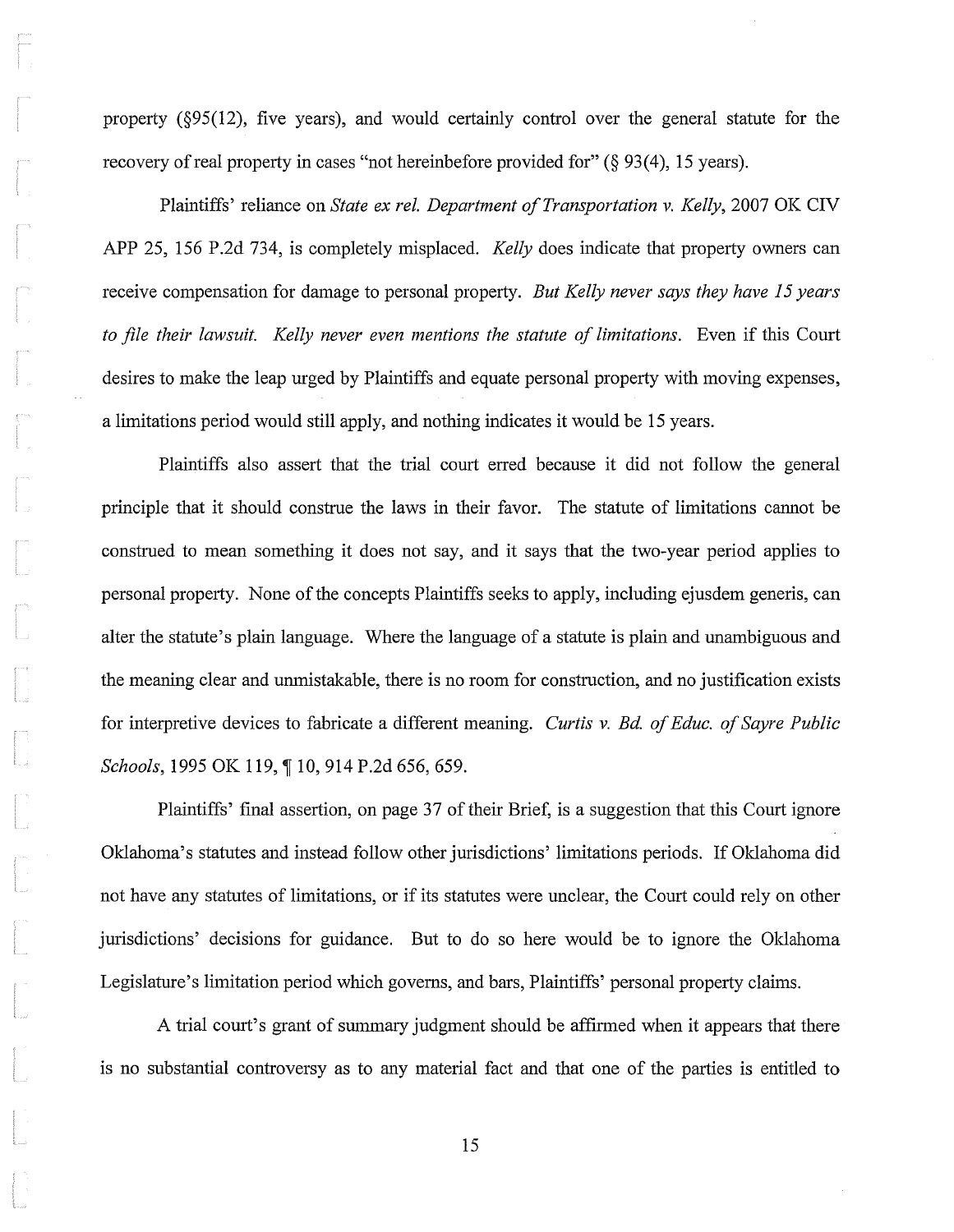judgment as a matter of law. *Jordan v. Jordan*, 2006 OK 88, 17, 151 P.3d 117, 121. The trial court correctly concluded as a matter of law that the statute of limitations ran out on Plaintiffs' personal property claims because, in seeking to recover for damages that occurred no later than 1995, Plaintiffs failed to file their lawsuit until 2001.

#### **CONCLUSION**

For these reasons, Defendant, Grand River Dam Authority, respectfully requests this Court reverse the trial court's awards of damages for the diminished value of Plaintiffs' properties and for the cleaning and restoring of the properties. This Court should also reverse the trial court's legal conclusions that GRDA took Plaintiffs' properties through inverse condemnation. Alternatively, if this Court determines the properties were taken, it should reverse and remand with instructions to the trial court to find, consistent with the trial court's factual findings, that GRDA has taken flowage easements in all three cases, and that such takings occurred in October 1986 for the Shaws and for the property later purchased by the Pryors, and September 1993 for the Perrys. Further, this Court should reverse the trial court's awards of damages for cleaning and repairing Plaintiffs' properties, because all those claims are timebarred. GRDA further requests this Court, on remand, to instruct the trial court as to the proper procedure to be followed in determining damages. Finally, the trial court's judgment in favor of GRDA on Plaintiffs' claims for damage to personal property should be affirmed.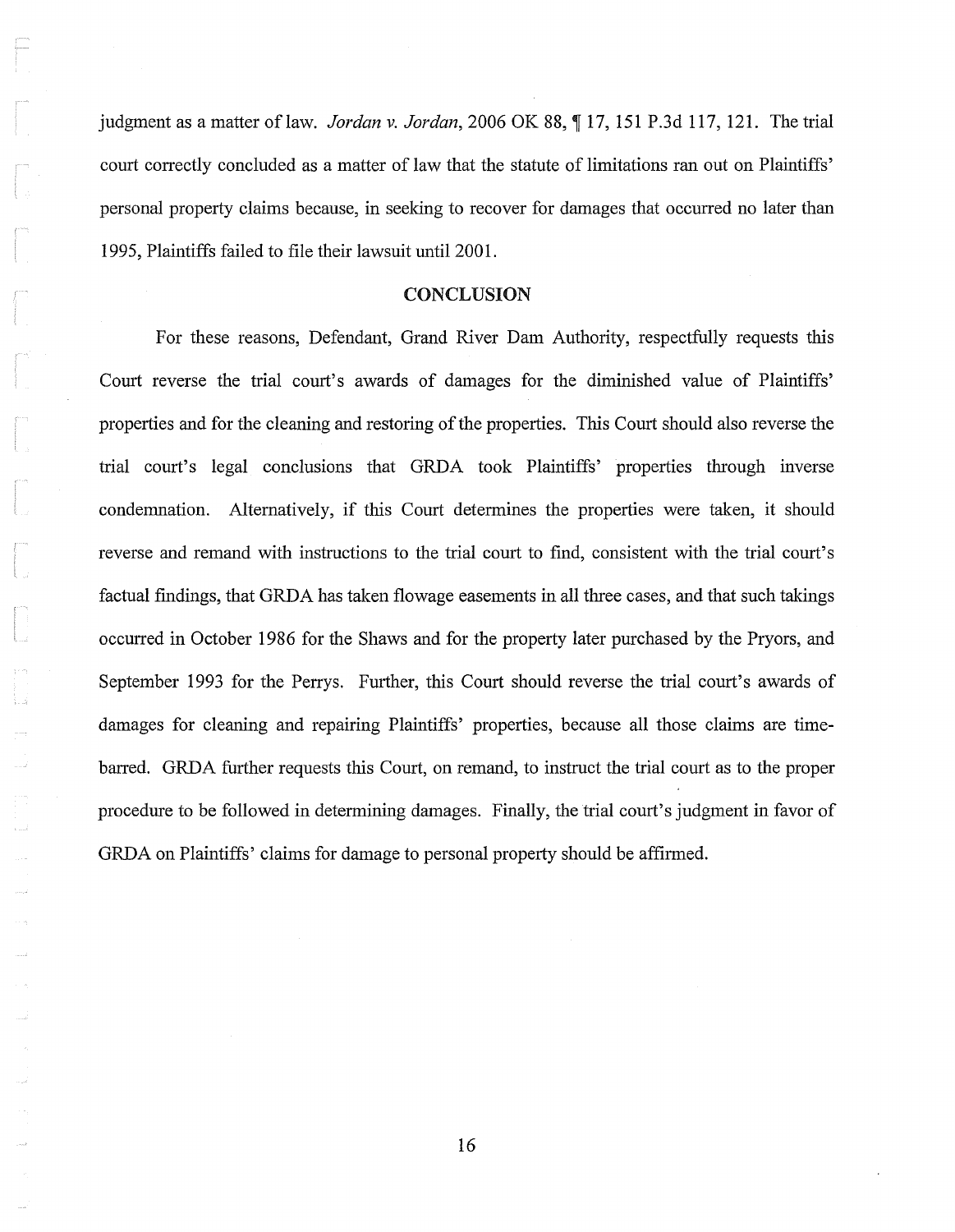Respectfully submitted,

Phil R. Richards, OBA #10457 Randy Lewin, OBA #16518 Whitney R. Mauldin, OBA #22228 RICHARDS & CONNOR Park Centre, 12th Floor 525 S. Main St., Suite 1200 Tulsa, Oklahoma 74103  $(918) 585 - 2394 - 1$ elephone  $(918)$  585-1449 – fax

-and-

Joseph R. Farris, OBA #2835 Belinda Aguilar, OBA #20448 Millicent L. Hughes, OBA #21228 FELDMAN, FRANDEN, WOODARD & FARRIS MURRAH, P.C. Williams Plaza, Tower Two Two West Second Street, Suite 900 Tulsa, Oklahoma 74103 (918) 583-7129 - telephone (918) 584-3814 - fax

*Attorneys for Appellant/Counter-Appellee Grand River Dam Authority*